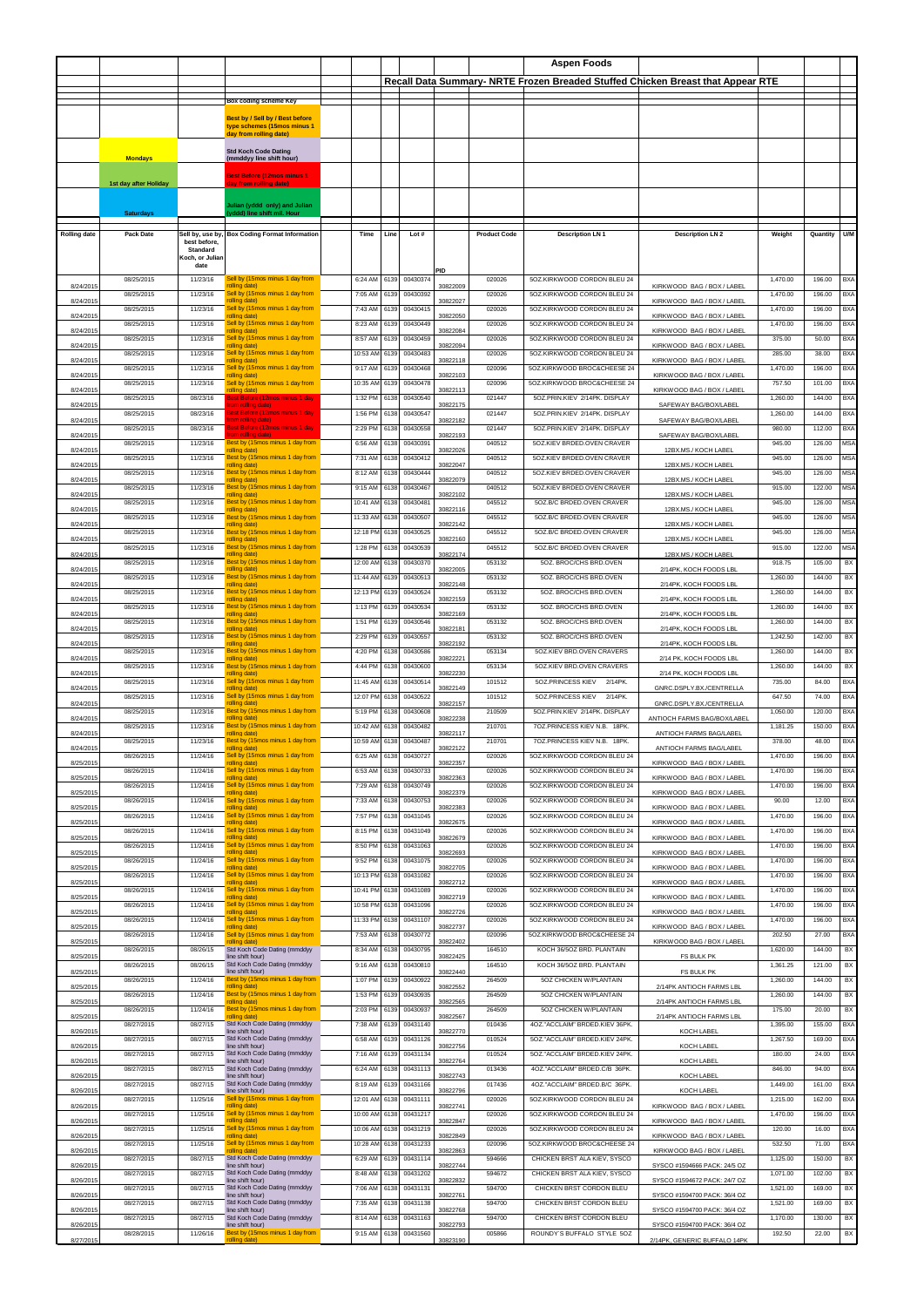| <b>Rolling date</b>    | Pack Date                | Sell by, use by,         | <b>Box Coding Format Information</b>                    | Time                 | Line         | Lot #                |                      | <b>Product Code</b> | <b>Description LN1</b>                               | <b>Description LN 2</b>                                    | Weight           | Quantity         | <b>U/N</b>        |
|------------------------|--------------------------|--------------------------|---------------------------------------------------------|----------------------|--------------|----------------------|----------------------|---------------------|------------------------------------------------------|------------------------------------------------------------|------------------|------------------|-------------------|
|                        |                          | best before,<br>Standard |                                                         |                      |              |                      |                      |                     |                                                      |                                                            |                  |                  |                   |
|                        |                          | Koch, or Juliar<br>date  |                                                         |                      |              |                      |                      |                     |                                                      |                                                            |                  |                  |                   |
|                        | 08/28/2015               | 08/26/16                 |                                                         | 10:58 PM             | 6138         | 00431815             | PID                  | 021446              | 5OZ.PRIN.C/B DICED HAM 2/14PK.                       |                                                            | 1,260.00         | 144.00           | BX/               |
| 8/27/201               |                          |                          | om rolling date)                                        |                      |              |                      | 30823445             |                     |                                                      | DISPLY/ SAFEWAY BAG/BOX/LABEI                              |                  |                  |                   |
| 8/27/201               | 08/28/2015               | 08/26/16                 | est Before (12mos minus 1 day<br>om rolling date)       | 11:22 PM             | 6138         | 00431822             | 30823452             | 021446              | 5OZ.PRIN.C/B DICED HAM 2/14PK.                       | DISPLY/ SAFEWAY BAG/BOX/LABEL                              | 1,260.00         | 144.00           | BXA               |
| 8/27/201               | 08/28/2015               | 08/26/16                 | est Before (12mos minus 1 da<br>om rolling date         | 11:45 PM             | 6138         | 00431824             | 30823454             | 021446              | 5OZ.PRIN.C/B DICED HAM 2/14PK.                       | DISPLY/ SAFEWAY BAG/BOX/LABEL                              | 1,260.00         | 144.00           | BXA               |
| 8/27/201               | 08/28/2015               | 08/26/16                 | est Before (12mos minus 1 da<br>om rolling date)        | 6:29 PM              | 6138         | 00431759             | 30823389             | 021447              | 5OZ.PRIN.KIEV 2/14PK. DISPLAY                        | SAFEWAY BAG/BOX/LABEL                                      | 1.260.00         | 144.00           | BXA               |
|                        | 08/28/2015               | 08/26/16                 | est Before (12mos minus 1 day<br>om rolling date        | 7:27 PM              | 6138         | 00431766             | 30823396             | 021447              | 5OZ.PRIN.KIEV 2/14PK. DISPLAY                        | SAFEWAY BAG/BOX/LABEL                                      | 1,015.00         | 116.00           | BX/               |
| 8/27/2015              | 08/28/2015               | 11/26/16                 | Best by (15mos minus 1 day from                         | 8:34 AM              | 6139         | 00431543             |                      | 053140              | 5OZ PARM BREADED OVEN                                |                                                            | 510.00           | 68.00            | BX                |
| 8/27/201               | 08/28/2015               | 11/26/16                 | rolling date)<br>Sell by (15mos minus 1 day from        | 7:53 AM              | 6139         | 00431496             | 30823173             | 099082              | 5OZ.PRINCESS CORDON BLEU 28                          | 12/2PK, KOCH CRAVER                                        | 236.25           | 27.00            | BX                |
| 8/27/2015              | 08/28/2015               | 11/26/16                 | rolling date)<br>Best by (15mos minus 1 day from        | 7:58 PM              | 6138         | 00431772             | 30823126             | 210509              | 5OZ.PRIN.KIEV 2/14PK. DISPLAY                        | SHANERS BAG/LABEL                                          | 1,260.00         | 144.00           | <b>BXA</b>        |
| 8/27/201               |                          |                          | rolling date)                                           |                      |              |                      | 30823402             |                     |                                                      | ANTIOCH FARMS BAG/BOX/LABEL                                |                  |                  |                   |
| 8/27/201               | 08/28/2015               | 11/26/16                 | Best by (15mos minus 1 day from<br>rolling date)        | 8:26 PM              | 6138         | 00431781             | 30823411             | 210509              | 5OZ.PRIN.KIEV 2/14PK. DISPLAY                        | ANTIOCH FARMS BAG/BOX/LABEI                                | 1.181.25         | 135.00           | <b>BXA</b>        |
| 8/27/2015              | 08/28/2015               | 11/26/16                 | Best by (15mos minus 1 day from<br>rolling date)        | 8:10 AM              | 6139         | 00431519             | 30823149             | 210701              | 707 PRINCESS KIFV N.B. 18PK                          | ANTIOCH FARMS BAG/LABEL                                    | 181.13           | 23.00            | BX/               |
| 8/27/2015              | 08/28/2015               | 11/26/16                 | Best by (15mos minus 1 day from<br>rolling date)        | 8:57 PM              | 6138         | 00431790             | 30823420             | 215720              | 7OZ.PRIN.C/B DICED HAM 24PK.                         | KOCH BAG/LABEL                                             | 1,512.00         | 144.00           | <b>BXA</b>        |
|                        | 08/28/2015               | 11/26/16                 | Best by (15mos minus 1 day from                         | 9:39 PM              | 6138         | 00431794             |                      | 215720              | 707 PRIN C/B DICED HAM 24PK                          |                                                            | 1,512.00         | 144.00           | <b>BXA</b>        |
| 8/27/2015              | 08/28/2015               | 11/26/16                 | rolling date)<br>Best by (15mos minus 1 day from        | 10:13 PM             | 6138         | 00431801             | 30823424             | 215720              | 7OZ.PRIN.C/B DICED HAM 24PK.                         | KOCH BAG/LABEL                                             | 1,512.00         | 144.00           | BXA               |
| 8/27/201               | 08/28/2015               | 11/26/16                 | rolling date)<br>Best by (15mos minus 1 day from        | 10:26 PM             | 6138         | 00431802             | 30823431             | 215720              | 7OZ.PRIN.C/B DICED HAM 24PK.                         | KOCH BAG/LABEL                                             | 567.00           | 54.00            | BXA               |
| 8/27/201               | 08/28/2015               | 11/26/16                 | rolling date)<br>Best by (15mos minus 1 day from        | 10:06 AM             | 6138         | 00431573             | 30823432             | 255509              | 5OZ.PRIN.B/C 2/14PK, DISPLAY                         | KOCH BAG/LABEL                                             | 210.00           | 24.00            | BX/               |
| 8/27/2015              |                          | 08/29/15                 | olling date<br>Std Koch Code Dating (mmddyy             |                      |              |                      | 30823203             | 013436              |                                                      | ANTIOCH FARMS BAG/BOX/LABEL                                |                  |                  |                   |
| 8/28/2015              | 08/29/2015               |                          | line shift hour)                                        | 7:52 AM              | 6139         | 00431857             | 30823487             |                     | 4OZ."ACCLAIM" BRDED.C/B 36PK.                        | KOCH LABEL                                                 | 1,035.00         | 115.00           | BXA               |
| 8/28/2015              | 08/29/2015               | 08/29/15                 | Std Koch Code Dating (mmddyy<br>line shift hour)        | 9:04 AM              | 6139         | 00431871             | 30823501             | 013524              | 5OZ."ACCLAIM" BRDED.C/B 24PK.                        | KOCH LABEL                                                 | 1,267.50         | 169.00           | <b>BXA</b>        |
| 8/28/2015              | 08/29/2015               | 08/29/15                 | Std Koch Code Dating (mmddyy<br>line shift hour)        | 9:04 AM              | 6139         | 00431872             | 30823502             | 013524              | 5OZ."ACCLAIM" BRDED.C/B 24PK.                        | KOCH LABEL                                                 | 240.00           | 32.00            | BXA               |
| 8/28/2015              | 08/29/2015               | 11/27/16                 | Sell by (15mos minus 1 day from<br>'olling date)        | 11:33 PM             | 6138         | 00432114             | 30823744             | 020096              | 50Z.KIRKWOOD BROC&CHEESE 24                          | KIRKWOOD BAG / BOX / LABEL                                 | 1,170.00         | 156.00           | BXA               |
|                        | 08/29/2015               | 08/27/16                 | Sest Before (12mos minus 1 day                          | 12:01 AM             | 6138         | 00431827             |                      | 021446              | 507 PRIN C/B DICED HAM 2/14PK                        |                                                            | 700.00           | 80.00            | BX/               |
| 8/28/2015              | 08/29/2015               | 08/27/16                 | com rolling date)<br>Best Before (12mos minus 1 day     | 10:07 AM             | 6139         | 00431890             | 30823457             | 021446              | 5OZ.PRIN.C/B DICED HAM 2/14PK.                       | DISPLY/ SAFEWAY BAG/BOX/LABEL                              | 35.00            | 4.00             | BXA               |
| 8/28/2015              | 08/29/2015               | 11/27/16                 | om rolling dat<br>Best by (15mos minus 1 day from       | 6:57 AM              | 6138         | 00431842             | 30823520             | 041524              | 5OZ.C/B BRDED.OVEN CRAVERS                           | DISPLY/ SAFEWAY BAG/BOX/LABEL                              | 1,080.00         | 144.00           | <b>BXA</b>        |
| 8/28/2015              |                          |                          | rolling date)<br>Best by (15mos minus 1 day from        |                      |              |                      | 30823472             |                     | 5OZ.C/B BRDED.OVEN CRAVERS                           | 6/4 PK.BX./OVEN CRAVERS LABEL                              |                  |                  |                   |
| 8/28/2015              | 08/29/2015               | 11/27/16                 | rolling date)                                           | 7:56 AM              | 6138         | 00431858             | 30823488             | 041524              |                                                      | 6/4 PK.BX./OVEN CRAVERS LABEL                              | 1,080.00         | 144.00           | BXA               |
| 8/28/2015              | 08/29/2015               | 11/27/16                 | Best by (15mos minus 1 day from<br>rolling date)        | 8:25 AM              | 6138         | 00431861             | 30823491             | 041524              | 5OZ.C/B BRDED.OVEN CRAVERS                           | 6/4 PK.BX./OVEN CRAVERS LABEL                              | 1,080.00         | 144.00           | <b>BXA</b>        |
| 8/28/2015              | 08/29/2015               | 11/27/16                 | Best by (15mos minus 1 day from<br>rolling date)        | 8:43 AM              | 6138         | 00431865             | 30823495             | 041524              | 5OZ.C/B BRDED.OVEN CRAVERS                           | 6/4 PK.BX./OVEN CRAVERS LABEL                              | 1,080.00         | 144.00           | BX/               |
| 8/28/2015              | 08/29/2015               | 11/27/16                 | Best by (15mos minus 1 day from<br>rolling date)        | 9:09 AM              | 6138         | 00431874             | 30823504             | 041524              | 5OZ.C/B BRDED.OVEN CRAVERS                           | 6/4 PK.BX./OVEN CRAVERS LABEL                              | 1,080.00         | 144.00           | BXA               |
|                        | 08/29/2015               | 11/27/16                 | Best by (15mos minus 1 day from                         | 9:28 AM              | 6138         | 00431889             |                      | 041524              | 5OZ.C/B BRDED.OVEN CRAVERS                           |                                                            | 1,080.00         | 144.00           | <b>BXA</b>        |
| 8/28/2015              | 08/29/2015               | 11/27/16                 | rolling date)<br>Best by (15mos minus 1 day from        | 10:44 AM             | 6138         | 00431908             | 30823519             | 041524              | 5OZ.C/B BRDED.OVEN CRAVERS                           | 6/4 PK.BX./OVEN CRAVERS LABEL                              | 1,147.50         | 153.00           | BXA               |
| 8/28/2015              | 08/29/2015               | 11/27/16                 | rolling date)<br>Best by (15mos minus 1 day from        | 10:58 PM             | 6138         | 00432112             | 30823538             | 053223              | KOCH 4OZ HOME STYLE CHEDDAR                          | 6/4 PK.BX./OVEN CRAVERS LABEL                              | 1.179.00         | 131.00           | BX                |
| 8/28/2015<br>8/28/2015 | 08/29/2015               | 5241                     | olling date<br>lian (yddo                               | 8:43 PM              | 6138         | 00432080             | 30823742<br>30823710 | 115604              | 6OZ.PRINCESS CORDON BLEU                             | 36 PK<br>(O F)BX./ HOME DINING LABEI                       | 900.00           | 300.00           | BX/               |
| 8/28/2015              | 08/29/2015               | 5241                     | ulian (yddd)                                            | 9:31 PM              | 6138         | 00432088             | 30823718             | 115604              | 60Z.PRINCESS CORDON BLEU                             | (O F)BX./ HOME DINING LABEL                                | 900.00           | 300.00           | BXA               |
| 8/28/2015<br>8/28/2015 | 08/29/2015<br>08/29/2015 | 5241<br>5241             | ulian (yddd<br>ian (yddo                                | 10:07 PM<br>10:13 PM | 6138<br>6138 | 00432095<br>00432096 | 30823725<br>30823726 | 115604<br>115604    | 60Z.PRINCESS CORDON BLEU<br>6OZ.PRINCESS CORDON BLEU | (O F)BX./ HOME DINING LABEL<br>(O F)BX./ HOME DINING LABEL | 900.00<br>345.00 | 300.00<br>115,00 | <b>BXA</b><br>BX/ |
| 8/28/2015              | 08/29/2015               | 11/27/16                 | Best by (15mos minus 1 day from<br>rolling date)        | 10:53 AM             | 6139         | 00431912             | 30823542             | 215508              | 5OZ.PRIN.C/B DICED HAM 2/14PK                        | ANTIOCH FMS.DISPLY.BG/BX/LABEL                             | 1,198.75         | 137.00           | BXA               |
| 8/28/2015              | 08/29/2015               | 11/27/16                 | Best by (15mos minus 1 day from<br>olling date          | 1:11 PM              | 6138         | 00431962             | 30823592             | 215720              | 7OZ.PRIN.C/B DICED HAM 24PK.                         | KOCH BAG/LABEL                                             | 178.50           | 17.00            | <b>BXA</b>        |
|                        | 08/29/2015               | 08/29/15                 | Std Koch Code Dating (mmddyy<br>line shift hour)        | 6:40 AM              | 6139         | 00431831             |                      | 594700              | CHICKEN BRST CORDON BLEU                             |                                                            | 1,521.00         | 169.00           | BX                |
| 8/28/2015              | 08/29/2015               | 08/29/15                 | Std Koch Code Dating (mmddyy                            | 7:19 AM              | 6139         | 00431845             | 30823461             | 594700              | CHICKEN BRST CORDON BLEU                             | SYSCO #1594700 PACK: 36/4 OZ                               | 1,179.00         | 131.00           | BX                |
| 8/28/2015              | 08/30/2015               | 11/27/16                 | line shift hour)<br>Best by (15mos minus 1 day from     | 12:02 AM             | 6138         | 00432121             | 30823475             | 215508              | 5OZ.PRIN.C/B DICED HAM 2/14PK.                       | SYSCO #1594700 PACK: 36/4 OZ                               | 1,111.25         | 127.00           | BXA               |
| 8/28/2015              | 08/31/2015               | 08/31/15                 | Std Koch Code Dating (mmddyy                            | 7:52 AM              | 6139         | 00432161             | 30823751             | 010436              | 4OZ."ACCLAIM" BRDED.KIEV 36PK.                       | ANTIOCH FMS.DISPLY.BG/BX/LABEL                             | 666.00           | 74.00            | BXA               |
| 8/29/2015              |                          |                          | line shift hour)<br>Std Koch Code Dating (mmddyy        |                      |              |                      | 30823791             |                     |                                                      | <b>KOCH LABEL</b>                                          |                  |                  |                   |
| 8/29/2015              | 08/31/2015               | 08/31/15                 | line shift hour)                                        | 6:47 AM              | 6138         | 00432134             | 30823764             | 013436              | 4OZ."ACCLAIM" BRDED.C/B 36PK.                        | KOCH LABEL                                                 | 1,521.00         | 169.00           | BXA               |
| 8/29/2015              | 08/31/2015               | 08/31/15                 | Std Koch Code Dating (mmddyy<br>line shift hour)        | 10:37 AM             | 6139         | 00432280             | 30823910             | 013436              | 4OZ."ACCLAIM" BRDED.C/B 36PK.                        | KOCH LABEI                                                 | 1,521.00         | 169.00           | <b>BXA</b>        |
| 8/29/2015              | 08/31/2015               | 08/31/15                 | Std Koch Code Dating (mmddyy<br>line shift hour)        | 11:17 AM             | 6139         | 00432319             | 30823949             | 013436              | 4OZ."ACCLAIM" BRDED.C/B 36PK.                        | KOCH LABEI                                                 | 1,521.00         | 169.00           | BXA               |
|                        | 08/31/2015               | 08/31/15                 | Std Koch Code Dating (mmddyy                            | 12:06 PM             | 6139         | 00432352             |                      | 013436              | 4OZ."ACCLAIM" BRDED.C/B 36PK.                        |                                                            | 621.00           | 69.00            | BXA               |
| 8/29/2015              | 08/31/2015               | 08/31/15                 | line shift hour)<br>Std Koch Code Dating (mmddyy        | 6:30 AM              | 6139         | 00432122             | 30823982             | 017436              | 4OZ."ACCLAIM" BRDED.B/C 36PK.                        | KOCH LABEL                                                 | 459.00           | 51.00            | <b>BXA</b>        |
| 8/29/2015              | 08/31/2015               | 11/28/16                 | line shift hour)<br>Sell by (15mos minus 1 day from     | 9:50 PM              | 6138         | 00432545             | 30823752             | 020096              | 5OZ.KIRKWOOD BROC&CHEESE 24                          | KOCH LABEI                                                 | 1,470.00         | 196.00           | BXA               |
| 8/29/2015              | 08/31/2015               | 11/28/16                 | rolling date)<br>Sell by (15mos minus 1 day from        | 10:27 PM             | 6138         | 00432556             | 30824175             | 020096              | 50Z.KIRKWOOD BROC&CHEESE 24                          | KIRKWOOD BAG / BOX / LABEL                                 | 1,470.00         | 196.00           | <b>BXA</b>        |
| 8/29/2015              |                          |                          | <b>Inteh</b> natilos<br>Sell by (15mos minus 1 day from |                      |              |                      | 30824186             |                     |                                                      | KIRKWOOD BAG / BOX / LABEL                                 |                  |                  |                   |
| 8/29/2015              | 08/31/2015               | 11/28/16                 | rolling date)                                           | 11:09 PM             | 6138         | 00432567             | 30824197             | 020096              | 5OZ.KIRKWOOD BROC&CHEESE 24                          | KIRKWOOD BAG / BOX / LABEL                                 | 1,470.00         | 196.00           | BXA               |
| 8/29/2015              | 08/31/2015               | 11/28/16                 | Sell by (15mos minus 1 day from<br>rolling date)        | 11:46 PM             | 6138         | 0043257              | 30824201             | 020096              | 50Z.KIRKWOOD BROC&CHEESE 24                          | KIRKWOOD BAG / BOX / LABEL                                 | 1,470.00         | 196.00           | <b>BXA</b>        |
| 8/29/2015              | 08/31/2015               | 11/28/16                 | Best by (15mos minus 1 day from<br>rolling date)        | 8:24 AM              | 6138         | 00432182             | 30823812             | 053130              | 507 C/B BRD OVEN CRAVERS                             | 2/14PK, KOCH FOODS LBL                                     | 1,260.00         | 144.00           | BX                |
|                        | 08/31/2015               | 11/28/16                 | Best by (15mos minus 1 day from                         | 8:49 AM              | 6138         | 00432210             |                      | 053130              | 50Z.C/B BRD.OVEN CRAVERS                             |                                                            | 1,260.00         | 144.00           | BX                |
| 8/29/2015              | 08/31/2015               | 11/28/16                 | rolling date)<br>Best by (15mos minus 1 day from        | 9:13 AM              | 6138         | 00432234             | 30823840             | 053130              | 50Z.C/B BRD.OVEN CRAVERS                             | 2/14PK, KOCH FOODS LBL                                     | 1,260.00         | 144.00           | BX                |
| 8/29/2015              | 08/31/2015               | 11/28/16                 | rolling date)<br>Best by (15mos minus 1 day from        | 10:11 AM             | 6138         | 00432270             | 30823864             | 053130              | 5OZ.C/B BRD.OVEN CRAVERS                             | 2/14PK, KOCH FOODS LBL                                     | 1,260.00         | 144.00           | BX                |
| 8/29/2015              | 08/31/2015               | 11/28/16                 | rolling date)<br>Best by (15mos minus 1 day from        | 10:47 AM             | 6138         | 00432291             | 30823900             | 053130              | 5OZ.C/B BRD.OVEN CRAVERS                             | 2/14PK, KOCH FOODS LBL                                     | 1,312.50         | 150.00           | BX                |
| 8/29/2015              |                          |                          | rolling date)                                           |                      |              |                      | 30823921             |                     |                                                      | 2/14PK, KOCH FOODS LBL                                     |                  |                  |                   |
| 8/29/2015              | 08/31/2015               | 11/28/16                 | Best by (15mos minus 1 day from<br>rolling date)        | 7:22 AM              | 6138         | 00432146             | 30823776             | 215508              | 507 PRIN C/B DICED HAM 2/14PK                        | ANTIOCH FMS.DISPLY.BG/BX/LABEL                             | 1,260.00         | 144.00           | <b>BXA</b>        |
| 8/29/2015              | 08/31/2015               | 11/28/16                 | Best by (15mos minus 1 day from<br>rolling date)        | 7:40 AM              | 6138         | 00432147             | 30823777             | 215508              | 5OZ.PRIN.C/B DICED HAM 2/14PK.                       | ANTIOCH FMS.DISPLY.BG/BX/LABEL                             | 1,260.00         | 144.00           | <b>BXA</b>        |
| 8/29/2015              | 08/31/2015               | 11/28/16                 | Best by (15mos minus 1 day from<br>'olling date         | 7:52 AM              | 6138         | 00432160             | 30823790             | 215508              | 5OZ.PRIN.C/B DICED HAM 2/14PK.                       | ANTIOCH FMS.DISPLY.BG/BX/LABEL                             | 148.75           | 17.00            | <b>BXA</b>        |
|                        | 08/31/2015               | 08/31/15                 | Std Koch Code Dating (mmddyy                            | 6:45 AM              | 6139         | 00432133             |                      | 594658              | CHICKEN BRST ALA KIEV, SYSCO                         | SYSCO# 1594658 PACK: 36/4 OZ                               | 1,521.00         | 169.00           | BX                |
| 8/29/2015              | 08/31/2015               | 08/31/15                 | line shift hour)<br>Std Koch Code Dating (mmddyy        | 7:07 AM              | 6139         | 00432141             | 30823763             | 594658              | CHICKEN BRST ALA KIEV, SYSCO                         |                                                            | 279.00           | 31.00            | BX                |
| 8/29/2015              | 08/31/2015               | 08/31/15                 | line shift hour)<br>Std Koch Code Dating (mmddyy        | 8:02 AM              | 6139         | 00432179             | 30823771             | 594666              | CHICKEN BRST ALA KIEV, SYSCO                         | SYSCO# 1594658 PACK: 36/4 OZ                               | 1,267.50         | 169.00           | BX                |
| 8/29/2015              | 08/31/2015               | 08/31/15                 | line shift hour)<br>Std Koch Code Dating (mmddyy        | 10:16 AM             | 6139         | 00432277             | 30823809             | 594666              | CHICKEN BRST ALA KIEV, SYSCO                         | SYSCO #1594666 PACK: 24/5 OZ                               | 510.00           | 68.00            | BX                |
| 8/29/2015              |                          |                          | line shift hour)                                        |                      |              |                      | 30823907             |                     |                                                      | SYSCO #1594666 PACK: 24/5 OZ                               |                  |                  |                   |
| 8/29/2015              | 08/31/2015               | 08/31/15                 | Std Koch Code Dating (mmddyy<br>line shift hour)        | 8:38 AM              | 6139         | 00432185             | 30823815             | 594672              | CHICKEN BRST ALA KIEV, SYSCO                         | SYSCO #1594672 PACK: 24/7 OZ                               | 210.00           | 20.00            | BX                |
| 8/31/2015              | 09/01/2015               | 08/31/15                 | Std Koch Code Dating (mmddyy<br>line shift hour)        | 1:51 PM              | 6139         | 00432781             | 30824411             | 013724              | 7OZ."ACCLAIM" BRDED.C/B 24PK.                        | KOCH LABEL NF                                              | 1,512.00         | 144.00           | BXA               |
| 8/31/2015              | 09/01/2015               | 08/31/15                 | Std Koch Code Dating (mmddyy<br>line shift hour)        | 2:20 PM              | 6139         | 00432790             | 30824420             | 013724              | 7OZ."ACCLAIM" BRDED.C/B 24PK.                        | KOCH LABEL NF                                              | 1,606.50         | 153.00           | <b>BXA</b>        |
| 8/31/2015              | 09/01/2015               | 08/31/15                 | Std Koch Code Dating (mmddyy<br>line shift hour)        | 2:23 PM              | 6139         | 00432791             | 30824421             | 013724              | 7OZ."ACCLAIM" BRDED.C/B 24PK.                        | KOCH LABEL NF                                              | 1,228.50         | 117.00           | <b>BXA</b>        |
|                        | 09/01/2015               | 11/30/16                 | Sell by (15mos minus 1 day from                         | 12:02 AM             | 6138         | 00432573             |                      | 020096              | 5OZ.KIRKWOOD BROC&CHEESE 24                          |                                                            | 420.00           | 56.00            | <b>BXA</b>        |
| 8/31/2015              | 09/01/2015               | 11/30/16                 | rolling date)<br>Sell by (15mos minus 1 day from        | 6:31 AM              | 6139         | 00432576             | 30824203             | 020096              | 5OZ.KIRKWOOD BROC&CHEESE 24                          | KIRKWOOD BAG / BOX / LABEL                                 | 1,470.00         | 196.00           | <b>BXA</b>        |
| 8/31/2015              | 09/01/2015               | 11/30/16                 | rolling date)<br>Sell by (15mos minus 1 day from        | 7:19 AM              | 6139         | 00432600             | 30824206             | 020096              | 5OZ.KIRKWOOD BROC&CHEESE 24                          | KIRKWOOD BAG / BOX / LABEL                                 | 1,470.00         | 196.00           | <b>BXA</b>        |
| 8/31/2015              |                          | 11/30/16                 | rolling date)<br>Sell by (15mos minus 1 day from        |                      |              |                      | 30824230             |                     |                                                      | KIRKWOOD BAG / BOX / LABEL                                 |                  |                  |                   |
| 8/31/2015              | 09/01/2015               |                          | rolling date)                                           | 7:59 AM              | 6139         | 00432624             | 30824254             | 020096              | 5OZ.KIRKWOOD BROC&CHEESE 24                          | KIRKWOOD BAG / BOX / LABEL                                 | 1,470.00         | 196.00           | <b>BXA</b>        |
| 8/31/2015              | 09/01/2015               | 11/30/16                 | Sell by (15mos minus 1 day from<br>rolling date)        | 8:48 AM              | 6139         | 00432650             | 30824280             | 020096              | 5OZ.KIRKWOOD BROC&CHEESE 24                          | KIRKWOOD BAG / BOX / LABEL                                 | 1,470.00         | 196.00           | <b>BXA</b>        |
| 8/31/2015              | 09/01/2015               | 11/30/16                 | Sell by (15mos minus 1 day from<br>rolling date)        | 10:01 AM             | 6139         | 00432682             | 30824312             | 020096              | 5OZ.KIRKWOOD BROC&CHEESE 24                          | KIRKWOOD BAG / BOX / LABEL                                 | 832.50           | 111.00           | <b>BXA</b>        |
|                        | 09/01/2015               | 11/30/16                 | Best by (15mos minus 1 day from                         | 6:55 AM              | 6139         | 00432581             |                      | 045524              | 5OZ.B/C BRDED.OVEN CRAVERS                           |                                                            | 1,080.00         | 144.00           | <b>BXA</b>        |
| 8/31/2015              | 09/01/2015               | 11/30/16                 | rolling date)<br>Best by (15mos minus 1 day from        | 7:20 AM              | 6139         | 00432601             | 30824211             | 045524              | 5OZ.B/C BRDED.OVEN CRAVERS                           | 6/4PK.BX./ KOCH FOODS LABEL                                | 645.00           | 86.00            | <b>BXA</b>        |
| 8/31/2015              | 09/01/2015               | 11/30/16                 | rolling date)<br>Sell by (15mos minus 1 day from        | 7:56 AM              | 6139         | 00432612             | 30824231             | 099083              | 5OZ.PRINCESS B&C 28 PK.                              | 6/4PK.BX./ KOCH FOODS LABEL                                | 1,715.00         | 196.00           | BX                |
| 8/31/2015              | 09/01/2015               | 11/30/16                 | rolling date)<br>Sell by (15mos minus 1 day from        | 8:27 AM              | 6139         | 00432636             | 30824242             | 099083              | 5OZ.PRINCESS B&C 28 PK.                              | SHANERS BAG/LABEL                                          | 1,715.00         | 196.00           | BX                |
| 8/31/2015              |                          |                          | rolling date)                                           |                      |              |                      | 30824266             |                     |                                                      | SHANERS BAG/LABEL                                          |                  |                  |                   |
| 8/31/2015              | 09/01/2015               | 11/30/16                 | Sell by (15mos minus 1 day from<br>rolling date)        | 9:08 AM              | 6139         | 00432664             | 30824294             | 099083              | 5OZ.PRINCESS B&C 28 PK.                              | SHANERS BAG/LABEL                                          | 1,513.75         | 173.00           | BX                |
| 8/31/2015              | 09/01/2015               | 08/31/15                 | Std Koch Code Dating (mmddyy<br>line shift hour)        | 11:00 AM             | 6139         | 00432712             | 30824342             | 594700              | CHICKEN BRST CORDON BLEU                             | SYSCO #1594700 PACK: 36/4 OZ                               | 1,521.00         | 169.00           | BX                |
|                        | 09/01/2015               | 08/31/15                 | Std Koch Code Dating (mmddyy<br>line shift hour)        | 11:10 AM             | 6139         | 00432715             |                      | 594700              | CHICKEN BRST CORDON BLEU                             |                                                            | 171.00           | 19.00            | BX                |
| 8/31/201               | 09/01/2015               | 08/31/15                 | Std Koch Code Dating (mmddyy                            | 2:32 PM              | 6139         | 00432795             | 30824345             | 594700              | CHICKEN BRST CORDON BLEU                             | SYSCO #1594700 PACK: 36/4 OZ                               | 207.00           | 23.00            | BX                |
| 8/31/201               | 09/01/2015               | 08/31/15                 | line shift hour)<br>Std Koch Code Dating (mmddyy        | 2:33 PM              | 6139         | 00432797             | 30824425             | 594700              | CHICKEN BRST CORDON BLEU                             | SYSCO #1594700 PACK: 36/4 OZ                               | 423.00           | 47.00            | BX                |
| 8/31/2015              |                          |                          | ine shift hour)                                         |                      |              |                      | 30824427             |                     |                                                      | SYSCO #1594700 PACK: 36/4 OZ                               |                  |                  |                   |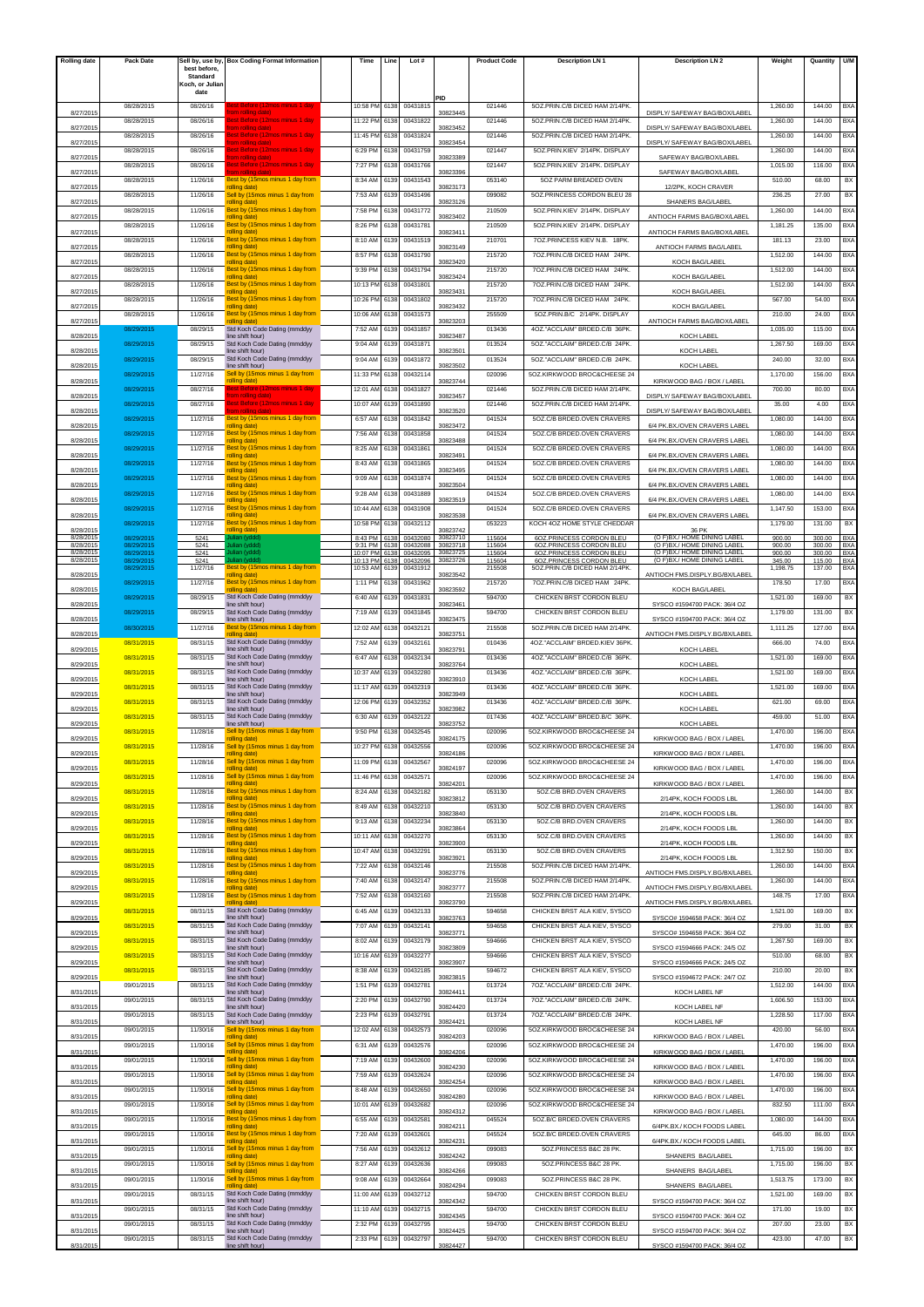| <b>Rolling date</b> | Pack Date  |                          | Sell by, use by, Box Coding Format Information           | Time          | Line | Lot#     |          | <b>Product Code</b> | <b>Description LN1</b>         | <b>Description LN 2</b>       | Weight   | Quantity | U/M        |
|---------------------|------------|--------------------------|----------------------------------------------------------|---------------|------|----------|----------|---------------------|--------------------------------|-------------------------------|----------|----------|------------|
|                     |            | best before.<br>Standard |                                                          |               |      |          |          |                     |                                |                               |          |          |            |
|                     |            | Koch, or Juliar<br>date  |                                                          |               |      |          |          |                     |                                |                               |          |          |            |
|                     | 09/01/2015 | 08/31/15                 | Std Koch Code Dating (mmddyy                             | 4:36 PM       | 6138 | 0043282  | PID      | 594700              | CHICKEN BRST CORDON BLEU       |                               | 1,368.00 | 152.00   | BX         |
| 8/31/201            |            |                          | line shift hour)                                         |               |      |          | 30824457 |                     |                                | SYSCO #1594700 PACK: 36/4 OZ  |          |          |            |
| 8/31/201            | 09/01/2015 | 08/31/15                 | Std Koch Code Dating (mmddyy<br>ine shift hour)          | 10:16 PM      | 6138 | 00432927 | 30824557 | 594700              | CHICKEN BRST CORDON BLEU       | SYSCO #1594700 PACK: 36/4 OZ  | 603.00   | 67.00    | BX         |
| 8/31/201            | 09/01/2015 | 08/31/15                 | Std Koch Code Dating (mmddyy<br>line shift hour)         | 10:19 AM      | 6139 | 00432685 | 30824315 | 594724              | CHICKEN BRST CORDON BLEU.      | SYSCO #1594724 PACK: 24/7 OZ  | 1,512.00 | 144.00   | BX         |
| 8/31/201            | 09/01/2015 | 08/31/15                 | Std Koch Code Dating (mmddyy<br>line shift hour)         | 11:42 AM      | 6139 | 00432730 | 30824360 | 594724              | CHICKEN BRST CORDON BLEU,      | SYSCO #1594724 PACK: 24/7 OZ  | 1,512.00 | 144.00   | BX         |
|                     | 09/01/2015 | 08/31/15                 | Std Koch Code Dating (mmddyy                             | 12:52 PM      | 6139 | 00432754 |          | 594724              | CHICKEN BRST CORDON BLEU,      |                               | 1,512.00 | 144.00   | BX         |
| 8/31/2015           | 09/01/2015 | 08/31/15                 | line shift hour)<br>Std Koch Code Dating (mmddyy         | 1:08 PM       | 6139 | 00432759 | 30824384 | 594724              | CHICKEN BRST CORDON BLEU.      | SYSCO #1594724 PACK: 24/7 OZ  | 1.260.00 | 120.00   | BX         |
| 8/31/2015           | 09/02/2015 | 08/31/16                 | line shift hour)                                         | 6:28 AM       | 6139 | 00432956 | 30824389 | 021445              | 5OZ.PRIN.B/C 2/14PK, DISPLAY   | SYSCO #1594724 PACK: 24/7 OZ  | 1,260.00 | 144.00   | BXA        |
| 9/1/2015            |            |                          | rolling date)                                            |               |      |          | 30824586 |                     |                                | SAFEWAY BAG/BOX/LABEL         |          |          |            |
| 9/1/201             | 09/02/2015 | 08/31/16                 | Best Before (12mos minus 1 day<br>om rolling date)       | 7:13 AM       | 6139 | 00432982 | 30824612 | 021445              | 5OZ.PRIN.B/C 2/14PK. DISPLAY   | SAFEWAY BAG/BOX/LABEL         | 1,260.00 | 144.00   | <b>BXA</b> |
| 9/1/201             | 09/02/2015 | 08/31/16                 | <b>Sest Before (12mos minus 1 da</b><br>om rolling date) | 7:36 AM       | 6139 | 00432992 | 30824622 | 021445              | 5OZ.PRIN.B/C 2/14PK. DISPLAY   | SAFEWAY BAG/BOX/LABEL         | 1,260.00 | 144.00   | <b>BXA</b> |
| 9/1/2015            | 09/02/2015 | 08/31/16                 | est Before (12mos minus 1 da<br>om rolling dati          | 8:05 AM       | 6139 | 00433003 | 30824633 | 021445              | 5OZ.PRIN.B/C 2/14PK. DISPLAY   | SAFEWAY BAG/BOX/LABEL         | 735.00   | 84.00    | BXA        |
|                     | 09/02/2015 | 11/31/16                 | Best by (15mos minus 1 day from                          | 11:02 AM      | 6138 | 00433061 |          | 041512              | 5OZ.C/B BRDED.OVEN CRAVER      |                               | 945.00   | 126.00   | <b>MSA</b> |
| 9/1/2015            | 09/02/2015 | 11/31/16                 | rolling date)<br>Best by (15mos minus 1 day from         | 11:46 AM      | 6138 | 00433081 | 30824691 | 041512              | 5OZ.C/B BRDED.OVEN CRAVER      | 12BX.MS./ KOCH LABEL          | 945.00   | 126.00   | MSA        |
| 9/1/2015            | 09/02/2015 | 11/31/16                 | rolling date)<br>Best by (15mos minus 1 day from         | 12:15 PM      | 6138 | 00433089 | 30824711 | 041512              | 5OZ.C/B BRDED.OVEN CRAVER      | 12BX.MS./ KOCH LABEL          | 945.00   | 126.00   | <b>MSA</b> |
| 9/1/201             | 09/02/2015 | 11/31/16                 | rolling date)<br>Best by (15mos minus 1 day from         | 1:12 PM       | 6138 | 00433096 | 30824719 | 041512              | 5OZ.C/B BRDED.OVEN CRAVER      | 12BX.MS./ KOCH LABEI          | 945.00   | 126.00   | <b>MSA</b> |
| 9/1/201             |            |                          | rolling date)                                            |               |      |          | 30824726 |                     |                                | 12BX.MS./ KOCH LABEL          |          |          |            |
| 9/1/2015            | 09/02/2015 | 11/31/16                 | Best by (15mos minus 1 day from<br>rolling date)         | 2:02 PM       | 6138 | 00433136 | 30824766 | 041512              | 5OZ.C/B BRDED.OVEN CRAVER      | 12BX.MS./ KOCH LABEI          | 945.00   | 126.00   | MSA        |
| 9/1/201             | 09/02/2015 | 11/31/16                 | Best by (15mos minus 1 day from<br>rolling date)         | 2:31 PM       | 6138 | 00433175 | 30824805 | 041512              | 5OZ.C/B BRDED.OVEN CRAVER      | 12BX.MS./ KOCH LABEI          | 367.50   | 49.00    | <b>MSA</b> |
| 9/1/2015            | 09/02/2015 | 11/31/16                 | Best by (15mos minus 1 day from<br>rolling date)         | 4:11 PM       | 6138 | 00433193 | 30824823 | 041512              | 5OZ.C/B BRDED.OVEN CRAVER      | 12BX.MS./ KOCH LABEI          | 945.00   | 126.00   | <b>MSA</b> |
|                     | 09/02/2015 | 11/31/16                 | Best by (15mos minus 1 day from                          | 4:57 PM       | 6138 | 00433210 |          | 041512              | 5OZ.C/B BRDED.OVEN CRAVER      |                               | 945.00   | 126.00   | <b>MSA</b> |
| 9/1/201             | 09/02/2015 | 11/31/16                 | rolling date)<br>Best by (15mos minus 1 day from         | 5:45 PM       | 6138 | 00433236 | 30824840 | 041512              | 5OZ.C/B BRDED.OVEN CRAVER      | 12BX.MS./ KOCH LABEI          | 945.00   | 126.00   | MSA        |
| 9/1/201             | 09/02/2015 | 11/31/16                 | rolling date)<br>Best by (15mos minus 1 day from         | 7:02 PM       | 6138 | 00433260 | 30824866 | 041512              | 5OZ.C/B BRDED.OVEN CRAVER      | 12BX.MS./ KOCH LABEL          | 945.00   | 126.00   | MSA        |
| 9/1/2015            |            |                          | rolling date)                                            |               |      |          | 30824890 |                     |                                | 12BX.MS./ KOCH LABEI          |          |          |            |
| 9/1/201             | 09/02/2015 | 11/31/16                 | Best by (15mos minus 1 day from<br>rolling date)         | 8:16 PM       | 6138 | 00433288 | 30824918 | 041512              | 5OZ.C/B BRDED.OVEN CRAVER      | 12BX.MS./ KOCH LABEI          | 945.00   | 126.00   | <b>MSA</b> |
| 9/1/201             | 09/02/2015 | 11/31/16                 | Best by (15mos minus 1 day from<br>rolling date)         | 8:53 PM       | 6138 | 00433304 | 30824934 | 041512              | 5OZ.C/B BRDED.OVEN CRAVER      | 12BX MS / KOCH LABEI          | 945.00   | 126.00   | <b>MSA</b> |
| 9/1/201             | 09/02/2015 | 11/31/16                 | Best by (15mos minus 1 day from<br>rolling date)         | 9:42 PM       | 6138 | 00433313 | 30824943 | 041512              | 50Z.C/B BRDED.OVEN CRAVER      | 12BX.MS./ KOCH LABEI          | 945.00   | 126.00   | <b>MSA</b> |
|                     | 09/02/2015 | 11/31/16                 | Best by (15mos minus 1 day from                          | 10:15 PM      | 6138 | 00433328 |          | 041512              | 5OZ.C/B BRDED.OVEN CRAVER      |                               | 705.00   | 94.00    | MSA        |
| 9/1/201             | 09/02/2015 | 11/31/16                 | rolling date)<br>Best by (15mos minus 1 day from         | 6:29 AM       | 6139 | 00432957 | 30824958 | 045524              | 5OZ.B/C BRDED.OVEN CRAVERS     | 12BX.MS./ KOCH LABEL          | 1,080.00 | 144.00   | BXA        |
| 9/1/2015            | 09/02/2015 | 11/31/16                 | rolling date)<br>Best by (15mos minus 1 day from         | 6:56 AM       | 6138 | 00432962 | 30824587 | 045524              | 507 B/C BRDED OVEN CRAVERS     | 6/4PK.BX./ KOCH FOODS LABEL   | 1,080.00 | 144.00   | BX/        |
| 9/1/201             | 09/02/2015 | 11/31/16                 | rolling date)<br>Best by (15mos minus 1 day from         | 7:33 AM       |      |          | 30824592 | 045524              | 5OZ.B/C BRDED.OVEN CRAVERS     | 6/4PK.BX./ KOCH FOODS LABEI   |          | 144.00   |            |
| 9/1/201             |            |                          | rolling date)                                            |               | 6138 | 00432991 | 30824621 |                     |                                | 6/4PK BX / KOCH FOODS LABEL   | 1,080.00 |          | BXA        |
| 9/1/201             | 09/02/2015 | 11/31/16                 | Best by (15mos minus 1 day from<br>rolling date)         | 8:03 AM       | 6138 | 00433001 | 30824631 | 045524              | 5OZ.B/C BRDED.OVEN CRAVERS     | 6/4PK.BX./ KOCH FOODS LABEL   | 1,080.00 | 144.00   | <b>BXA</b> |
| 9/1/201             | 09/02/2015 | 11/31/16                 | Best by (15mos minus 1 day from<br>rolling date)         | 8:24 AM       | 6138 | 00433004 | 30824634 | 045524              | 5OZ.B/C BRDED.OVEN CRAVERS     | 6/4PK.BX./ KOCH FOODS LABEL   | 1,080.00 | 144.00   | <b>BXA</b> |
|                     | 09/02/2015 | 11/31/16                 | Best by (15mos minus 1 day from                          | 8:52 AM       | 6138 | 00433026 |          | 045524              | 5OZ.B/C BRDED.OVEN CRAVERS     | 6/4PK.BX./ KOCH FOODS LABEL   | 1,080.00 | 144.00   | BXA        |
| 9/1/2015            | 09/02/2015 | 11/31/16                 | rolling date)<br>Best by (15mos minus 1 day from         | 9:29 AM       | 6138 | 00433029 | 30824656 | 045524              | 5OZ.B/C BRDED.OVEN CRAVERS     |                               | 937.50   | 125.00   | BX/        |
| 9/1/201             | 09/02/2015 | 11/31/16                 | rolling date)<br>Best by (15mos minus 1 day from         | 12:55 PM      | 6139 | 00433093 | 30824659 | 210509              | 5OZ.PRIN.KIEV 2/14PK. DISPLAY  | 6/4PK.BX./ KOCH FOODS LABEI   | 1,260.00 | 144.00   | BXA        |
| 9/1/201             | 09/02/2015 | 11/31/16                 | rolling date)<br>Best by (15mos minus 1 day from         | 1:19 PM       | 6139 | 00433097 | 30824723 | 210509              | 5OZ.PRIN.KIEV 2/14PK. DISPLAY  | ANTIOCH FARMS BAG/BOX/LABEI   | 612.50   | 70.00    | <b>BXA</b> |
| 9/1/201             |            |                          | rolling date)                                            |               |      |          | 30824727 |                     |                                | ANTIOCH FARMS BAG/BOX/LABEL   |          |          |            |
| 9/1/201             | 09/02/2015 | 11/31/16                 | Best by (15mos minus 1 day from<br>rolling date)         | 8:39 AM       | 6139 | 00433009 | 30824639 | 255509              | 5OZ.PRIN.B/C 2/14PK. DISPLAY   | ANTIOCH FARMS BAG/BOX/LABEL   | 1,260.00 | 144.00   | <b>BXA</b> |
| 9/1/2015            | 09/02/2015 | 11/31/16                 | Best by (15mos minus 1 day from<br>rolling date)         | 9:17 AM       | 6139 | 00433028 | 30824658 | 255509              | 5OZ.PRIN.B/C 2/14PK. DISPLAY   | ANTIOCH FARMS BAG/BOX/LABEL   | 1,260.00 | 144.00   | BXA        |
| 9/1/2015            | 09/02/2015 | 11/31/16                 | Best by (15mos minus 1 day from<br>rolling date)         | 10:22 AM      | 6139 | 00433052 | 30824682 | 255509              | 5OZ.PRIN.B/C 2/14PK, DISPLAY   | ANTIOCH FARMS BAG/BOX/LABEL   | 1.260.00 | 144.00   | <b>BXA</b> |
|                     | 09/02/2015 | 11/31/16                 | Best by (15mos minus 1 day from                          | 10:58 AM      | 6139 | 00433058 |          | 255509              | 5OZ.PRIN.B/C 2/14PK, DISPLAY   |                               | 1,260.00 | 144.00   | BXA        |
| 9/1/201             | 09/02/2015 | 11/31/16                 | rolling date)<br>Best by (15mos minus 1 day from         | 11:48 AM      | 6139 | 00433083 | 30824688 | 255509              | 5OZ.PRIN.B/C 2/14PK, DISPLAY   | ANTIOCH FARMS BAG/BOX/LABEI   | 1,321.25 | 151.00   | <b>BXA</b> |
| 9/1/201             | 09/03/2015 | 12/01/16                 | rolling date)<br>Best by (15mos minus 1 day from         | 8:35 AM       | 6138 | 00433458 | 30824713 | 008680              | 5OZ.PRIN.C/B 2/14PK. DISPLAY   | ANTIOCH FARMS BAG/BOX/LABEL   | 630.00   | 72.00    | BX         |
| 9/2/201             | 09/03/2015 | 12/01/16                 | rolling date)<br>Best by (15mos minus 1 day from         | 10:10 AM      | 6138 | 00433485 | 30825088 | 041524              | 5OZ.C/B BRDED.OVEN CRAVERS     | SPARTAN                       | 1,080.00 | 144.00   |            |
| 9/2/2015            |            |                          | rolling date)                                            |               |      |          | 30825115 |                     |                                | 6/4 PK.BX./OVEN CRAVERS LABEL |          |          | BXA        |
| 9/2/201             | 09/03/2015 | 12/01/16                 | Best by (15mos minus 1 day from<br>rolling date)         | 10:58 AM      | 6138 | 00433511 | 30825141 | 041524              | 507 C/B BRDED OVEN CRAVERS     | 6/4 PK.BX./OVEN CRAVERS LABEL | 825.00   | 110.00   | <b>BXA</b> |
| 9/2/201             | 09/03/2015 | 12/01/16                 | Sell by (15mos minus 1 day from<br>olling date)          | 6:40 AM       | 6138 | 00433395 | 3082502  | 099082              | 5OZ.PRINCESS CORDON BLEU 28    | <b>SHANERS BAG/LABEL</b>      | 1,715.00 | 196.00   | BX         |
| 9/2/2015            | 09/03/2015 | 12/01/16                 | Sell by (15mos minus 1 day from<br>rolling date)         | 6:48 AM       | 6138 | 00433397 | 30825027 | 099082              | 5OZ.PRINCESS CORDON BLEU 28    | SHANERS BAG/LABEL             | 315.00   | 36.00    | BX         |
|                     | 09/03/2015 | 12/01/16                 | Sell by (15mos minus 1 day from                          | 11:10 AM 6138 |      | 00433513 |          | 099082              | 5OZ.PRINCESS CORDON BLEU 28    |                               | 1,260.00 | 144.00   | BX         |
| 9/2/2015            | 09/03/2015 | 09/03/15                 | Std Koch Code Dating (mmddyy                             | 2:21 PM       | 6139 | 00433603 | 30825143 | 115726              | 70Z.PRIN.CORDON BLEU           | SHANERS BAG/LABEL             | 1,512.00 | 144.00   | <b>BXA</b> |
| 9/2/2015            | 09/03/2015 | 09/03/15                 | line shift hour)<br>Std Koch Code Dating (mmddyy         | 2:31 PM       | 6139 | 00433609 | 30825233 | 115726              | 70Z.PRIN.CORDON BLEU           | SS24OY/ KOCH LABEL            | 472.50   | 45.00    | BXA        |
| 9/2/2015            |            |                          | line shift hour)                                         |               |      |          | 30825239 |                     |                                | SS24OY/ KOCH LABEI            |          |          |            |
| 9/2/2015            | 09/03/2015 | 09/03/15                 | Std Koch Code Dating (mmddyy<br>line shift hour)         | 4:18 PM       | 6138 | 00433644 | 30825274 | 115726              | 70Z.PRIN.CORDON BLEU           | SS24OY/KOCH LABEI             | 1,512.00 | 144.00   | <b>BXA</b> |
| 9/2/2015            | 09/03/2015 | 09/03/15                 | Std Koch Code Dating (mmddyy<br>line shift hour)         | 4:29 PM       | 6138 | 00433645 | 30825275 | 115726              | 70Z.PRIN.CORDON BLEU           | SS24OY/ KOCH LABEL            | 483.00   | 46.00    | <b>BXA</b> |
|                     | 09/03/2015 | 12/01/16                 | Best by (15mos minus 1 day from<br>rolling date)         | 6:40 AM       | 6139 | 00433396 |          | 215700              | 70Z.PRINCESS CORDON BLEU       |                               | 1,181.25 | 27.00    | <b>MSA</b> |
| 9/2/2015            | 09/03/2015 | 12/01/16                 | Best by (15mos minus 1 day from                          | 7:18 AM       | 6139 | 00433404 | 30825026 | 215700              | 70Z.PRINCESS CORDON BLEU       | 5BX.MS./ KOCH BAG/LABEL       | 1,181.25 | 27.00    | <b>MSA</b> |
| 9/2/2015            | 09/03/2015 | 12/01/16                 | rolling date)<br>Best by (15mos minus 1 day from         | 7:35 AM       | 6139 | 00433424 | 30825034 | 215700              | 7OZ.PRINCESS CORDON BLEU       | 5BX.MS./ KOCH BAG/LABEL       | 1,181.25 | 27.00    | <b>MSA</b> |
| 9/2/2015            | 09/03/2015 | 12/01/16                 | rolling date)<br>Best by (15mos minus 1 day from         | 8:16 AM       | 6139 | 00433441 | 30825054 | 215700              | 70Z.PRINCESS CORDON BLEU       | 5BX.MS./ KOCH BAG/LABEL       | 1,181.25 | 27.00    | <b>MSA</b> |
| 9/2/2015            |            | 12/01/16                 | rolling date)<br>Best by (15mos minus 1 day from         |               |      | 00433445 | 30825071 | 215700              | 70Z.PRINCESS CORDON BLEU       | 5BX.MS./ KOCH BAG/LABEL       | 1,181.25 | 27.00    |            |
| 9/2/2015            | 09/03/2015 |                          | rolling date)                                            | 8:27 AM       | 6139 |          | 30825075 |                     |                                | 5BX.MS./ KOCH BAG/LABEL       |          |          | <b>MSA</b> |
| 9/2/2015            | 09/03/2015 | 12/01/16                 | Best by (15mos minus 1 day from<br>rolling date)         | 9:05 AM       | 6139 | 00433468 | 30825098 | 215700              | 70Z.PRINCESS CORDON BLEU       | 5BX.MS./ KOCH BAG/LABEL       | 1,181.25 | 27.00    | <b>MSA</b> |
| 9/2/2015            | 09/03/2015 | 12/01/16                 | Best by (15mos minus 1 day from<br>rolling date)         | 10:06 AM      | 6139 | 00433484 | 30825114 | 215700              | 70Z.PRINCESS CORDON BLEU       | 5BX.MS./ KOCH BAG/LABEL       | 1,181.25 | 27.00    | <b>MSA</b> |
| 9/2/2015            | 09/03/2015 | 12/01/16                 | Best by (15mos minus 1 day from<br>rolling date)         | 10:43 AM      | 6139 | 00433501 | 30825131 | 215700              | 70Z.PRINCESS CORDON BLEU       | 5BX.MS./ KOCH BAG/LABEL       | 1,181.25 | 27.00    | <b>MSA</b> |
|                     | 09/03/2015 | 12/01/16                 | Best by (15mos minus 1 day from                          | 11:02 AM      | 6139 | 00433512 |          | 215700              | 70Z.PRINCESS CORDON BLEU       |                               | 1,181.25 | 27.00    | <b>MSA</b> |
| 9/2/2015            | 09/03/2015 | 12/01/16                 | rolling date)<br>Best by (15mos minus 1 day from         | 11:34 AN      | 6139 | 00433533 | 30825142 | 215700              | 70Z.PRINCESS CORDON BLEU       | 5BX.MS./ KOCH BAG/LABEL       | 962.50   | 22.00    | <b>MSA</b> |
| 9/2/2015            | 09/03/2015 | 12/01/16                 | rolling date)<br>Best by (15mos minus 1 day from         | 12:03 PM      | 6139 | 00433549 | 30825163 | 215715              | 7OZ.PRINCESS CORDON BLEU       | 5BX.MS./ KOCH BAG/LABEL       | 1,312.50 | 150.00   | <b>BXA</b> |
| 9/2/2015            | 09/03/2015 | 12/01/16                 | rolling date)<br>Best by (15mos minus 1 day from         |               |      | 00433552 | 30825179 | 215715              | 70Z.PRINCESS CORDON BLEU       | KOCH BAG/LABEL                | 1,312.50 | 150.00   |            |
| 9/2/2015            |            |                          | rolling date)                                            | 12:50 PM      | 6139 |          | 30825182 |                     |                                | KOCH BAG/LABEL                |          |          | <b>BXA</b> |
| 9/2/2015            | 09/03/2015 | 12/01/16                 | Best by (15mos minus 1 day from<br>olling date)          | 1:36 PM       | 6139 | 00433584 | 30825214 | 215715              | 7OZ.PRINCESS CORDON BLEU       | KOCH BAG/LABEL                | 1,365.00 | 156.00   | BXA        |
| 9/3/2015            | 09/04/2015 | 09/04/15                 | Std Koch Code Dating (mmddyy<br>line shift hour)         | 10:54 AM      | 6138 | 00433903 | 30825533 | 010436              | 4OZ."ACCLAIM" BRDED.KIEV 36PK. | KOCH LABEL                    | 1,134.00 | 126.00   | <b>BXA</b> |
|                     | 09/04/2015 | 09/04/15                 | Std Koch Code Dating (mmddyy                             | 8:29 AM       | 6139 | 00433840 |          | 010724              | 7OZ."ACCLAIM" BRDED.KIEV 24PK. |                               | 682.50   | 65.00    | <b>BXA</b> |
| 9/3/2015            | 09/04/2015 | 09/04/15                 | line shift hour)<br>Std Koch Code Dating (mmddyy         | 6:37 AM       | 6138 | 00433756 | 30825470 | 017436              | 4OZ."ACCLAIM" BRDED.B/C 36PK.  | KOCH LABEL NF                 | 1,521.00 | 169.00   | <b>BXA</b> |
| 9/3/2015            | 09/04/2015 | 09/04/15                 | line shift hour)<br>Std Koch Code Dating (mmddyy         | 7:33 AM       | 6138 | 00433802 | 30825386 | 017436              | 4OZ."ACCLAIM" BRDED.B/C 36PK.  | KOCH LABEL                    | 1,530.00 | 170.00   | <b>BXA</b> |
| 9/3/2015            |            |                          | line shift hour)<br>Std Koch Code Dating (mmddyy         |               |      |          | 30825432 |                     |                                | KOCH LABEL                    |          |          |            |
| 9/3/201             | 09/04/2015 | 09/04/15                 | line shift hour)                                         | 8:56 AM       | 6139 | 00433850 | 30825480 | 017724              | 7OZ."ACCLAIM" BRDED.B/C 24PK.  | KOCH LABEL                    | 1,039.50 | 99.00    | <b>BXA</b> |
| 9/3/2015            | 09/04/2015 | 12/02/16                 | Best by (15mos minus 1 day from<br>rolling date)         | 8:42 PM       | 6138 | 00434172 | 30825802 | 053136              | 5OZ. PARMESAN BRD.OVEN         | 2/14 PK, KOCH FOODS LBL       | 490.00   | 56.00    | BX         |
| 9/3/2015            | 09/04/2015 | 12/02/16                 | Best by (15mos minus 1 day from<br>rolling date)         | 10:43 PN      | 6138 | 00434206 | 30825836 | 053136              | 5OZ. PARMESAN BRD.OVEN         | 2/14 PK, KOCH FOODS LBL       | 201.25   | 23.00    | BX         |
|                     | 09/04/2015 | 12/02/16                 | Best by (15mos minus 1 day from                          | 5:15 PM       | 6138 | 00434091 |          | 053140              | 5OZ PARM BREADED OVEN          |                               | 945.00   | 126.00   | BX         |
| 9/3/2015            | 09/04/2015 | 12/02/16                 | rolling date)<br>Best by (15mos minus 1 day from         | 5:49 PM       | 6138 | 00434109 | 30825721 | 053140              | 5OZ PARM BREADED OVEN          | 12/2PK, KOCH CRAVER           | 945.00   | 126.00   | BX         |
| 9/3/2015            | 09/04/2015 | 12/02/16                 | rolling date)<br>Best by (15mos minus 1 day from         | 7:33 PM       | 6138 | 00434142 | 30825739 | 053140              | 5OZ PARM BREADED OVEN          | 12/2PK, KOCH CRAVER           | 945.00   | 126.00   | BX         |
| 9/3/2015            | 09/04/2015 | 12/02/16                 | rolling date)<br>Best by (15mos minus 1 day from         | 7:39 PM       | 6138 | 00434144 | 30825772 | 053140              | 5OZ PARM BREADED OVEN          | 12/2PK, KOCH CRAVER           | 945.00   | 126.00   | BX         |
| 9/3/2015            |            |                          | rolling date)                                            |               |      |          | 30825774 |                     |                                | 12/2PK, KOCH CRAVER           |          |          |            |
| 9/3/2015            | 09/04/2015 | 12/02/16                 | Best by (15mos minus 1 day from<br>rolling date)         | 8:56 PM       | 6138 | 00434182 | 30825812 | 053140              | 5OZ PARM BREADED OVEN          | 12/2PK, KOCH CRAVER           | 945.00   | 126.00   | BX         |
| 9/3/2015            | 09/04/2015 | 12/02/16                 | Best by (15mos minus 1 day from<br>rolling date)         | 9:54 PM       | 6138 | 00434189 | 30825819 | 053140              | 5OZ PARM BREADED OVEN          | 12/2PK, KOCH CRAVER           | 945.00   | 126.00   | BX         |
| 9/3/2015            | 09/04/2015 | 12/02/16                 | Best by (15mos minus 1 day from<br>rolling date)         | 10:37 PM      | 6138 | 00434205 | 30825835 | 053140              | 5OZ PARM BREADED OVEN          | 12/2PK, KOCH CRAVER           | 945.00   | 126.00   | BX         |
|                     | 09/04/2015 | 12/02/16                 | Best by (15mos minus 1 day from                          | 11:05 PM      | 6138 | 00434221 |          | 053140              | 5OZ PARM BREADED OVEN          |                               | 885.00   | 118.00   | BX         |
| 9/3/2015            | 09/04/2015 | 12/02/16                 | rolling date)<br>Sell by (15mos minus 1 day from         | 9:55 PM       | 6138 | 00434190 | 30825851 | 099082              | 5OZ.PRINCESS CORDON BLEU 28    | 12/2PK, KOCH CRAVER           | 1,715.00 | 196.00   | BX         |
| 9/3/2015            |            |                          |                                                          |               |      |          | 3082582  |                     |                                | <b>SHANERS BAG/LABEL</b>      |          |          |            |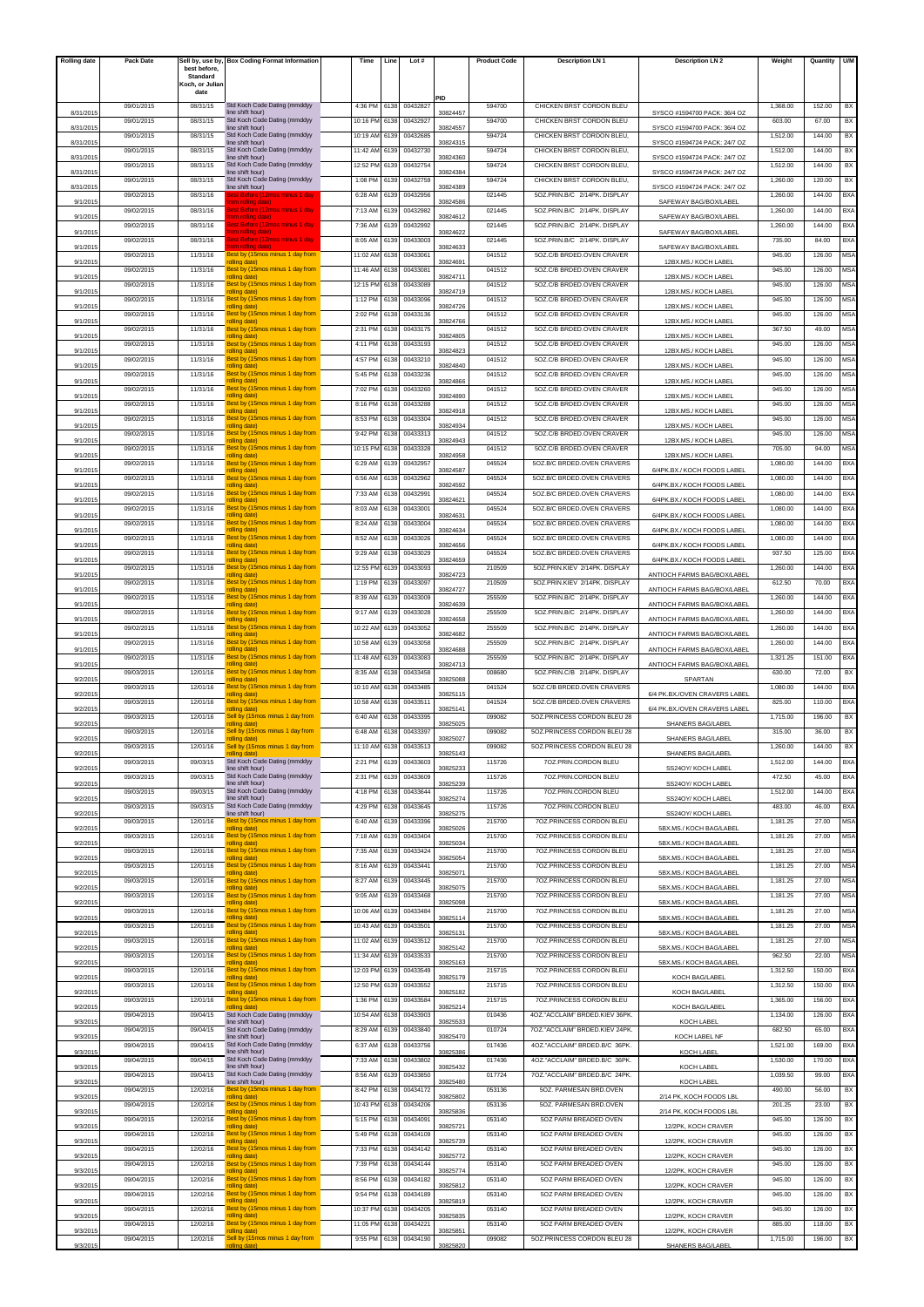| <b>Rolling date</b> | Pack Date  | Sell by, use by,         | <b>Box Coding Format Information</b>             | Time     | Line | Lot #    |          | <b>Product Code</b> | <b>Description LN1</b>         | <b>Description LN 2</b>                      | Weight   | Quantity | U/M        |
|---------------------|------------|--------------------------|--------------------------------------------------|----------|------|----------|----------|---------------------|--------------------------------|----------------------------------------------|----------|----------|------------|
|                     |            | best before,<br>Standard |                                                  |          |      |          |          |                     |                                |                                              |          |          |            |
|                     |            | Koch, or Juliar<br>date  |                                                  |          |      |          |          |                     |                                |                                              |          |          |            |
|                     | 09/04/2015 | 12/02/16                 | Sell by (15mos minus 1 day from                  | 10:30 PM | 6138 | 00434201 | PID      | 099082              | 5OZ.PRINCESS CORDON BLEU 28    |                                              | 1.338.75 | 153.00   | <b>BX</b>  |
| 9/3/201             | 09/04/2015 | 12/02/16                 | rolling date)<br>Best by (15mos minus 1 day from | 11:03 PM | 6138 | 00434218 | 3082583  | 215720              | 7OZ.PRIN.C/B DICED HAM 24PK.   | SHANERS BAG/LABEL                            | 1,512.00 | 144.00   | <b>BXA</b> |
| 9/3/201             | 09/04/2015 | 12/02/16                 | rolling date)<br>Best by (15mos minus 1 day from | 11:46 PM | 6138 | 00434237 | 30825848 | 215720              | 7OZ.PRIN.C/B DICED HAM 24PK.   | KOCH BAG/LABEI                               | 1,512.00 | 144.00   | <b>BXA</b> |
| 9/3/201             | 09/04/2015 | 12/02/16                 | rolling date)<br>Best by (15mos minus 1 day from | 11:59 PM | 6138 | 00434243 | 30825867 | 215720              | 7OZ.PRIN.C/B DICED HAM 24PK.   | KOCH BAG/LABEL                               | 766.50   | 73.00    | <b>BXA</b> |
| 9/3/201             | 09/04/2015 | 09/04/15                 | rolling date)<br>Std Koch Code Dating (mmddyy    | 9:18 AM  | 6138 | 00433851 | 30825873 | 594658              | CHICKEN BRST ALA KIEV, SYSCO   | KOCH BAG/LABEL                               | 1.521.00 | 169.00   | BX         |
| 9/3/2015            | 09/04/2015 | 09/04/15                 | line shift hour)<br>Std Koch Code Dating (mmddyy | 10:16 AM | 6138 | 00433875 | 30825481 | 594658              | CHICKEN BRST ALA KIEV, SYSCO   | SYSCO# 1594658 PACK: 36/4 OZ                 | 630.00   | 70.00    | BX         |
| 9/3/201             | 09/04/2015 | 09/04/15                 | ine shift hour)<br>Std Koch Code Dating (mmddyy  | 10:04 AM | 6139 | 00433869 | 30825505 | 594666              | CHICKEN BRST ALA KIEV, SYSCO   | SYSCO# 1594658 PACK: 36/4 OZ                 | 862.50   | 115.00   | BX         |
| 9/3/201             |            |                          | line shift hour)<br>Std Koch Code Dating (mmddyy |          |      |          | 30825499 |                     |                                | SYSCO #1594666 PACK: 24/5 OZ                 |          |          |            |
| 9/3/2015            | 09/04/2015 | 09/04/15                 | line shift hour)                                 | 7:53 AM  | 6139 | 00433827 | 30825457 | 594672              | CHICKEN BRST ALA KIEV, SYSCO   | SYSCO #1594672 PACK: 24/7 OZ                 | 924.00   | 88.00    | BX         |
| 9/3/201             | 09/04/2015 | 09/04/15                 | Std Koch Code Dating (mmddyy<br>ine shift hour)  | 7:34 AM  | 6138 | 00433803 | 30825433 | 594680              | CHICKEN BRST W/BROC&CHS BRD    | SYSCO #1594680 PACK: 36/4 OZ                 | 351.00   | 39.00    | BX         |
| 9/3/2015            | 09/04/2015 | 09/04/15                 | Std Koch Code Dating (mmddyy<br>line shift hour) | 7:56 AM  | 6138 | 00433828 | 30825458 | 594700              | CHICKEN BRST CORDON BLEU       | SYSCO #1594700 PACK: 36/4 OZ                 | 1.521.00 | 169.00   | BX         |
| 9/3/2015            | 09/04/2015 | 09/04/15                 | Std Koch Code Dating (mmddyy<br>line shift hour) | 8:41 AM  | 6138 | 00433843 | 30825473 | 594700              | CHICKEN BRST CORDON BLEU       | SYSCO #1594700 PACK: 36/4 OZ                 | 765.00   | 85.00    | BX         |
| 9/4/2015            | 09/05/2015 | 12/03/16                 | Sell by (15mos minus 1 day from<br>rolling date) | 6:37 AM  | 6139 | 00434247 | 30825877 | 020096              | 5OZ.KIRKWOOD BROC&CHEESE 24    | KIRKWOOD BAG / BOX / LABEL                   | 1,470.00 | 196.00   | <b>BXA</b> |
| 9/4/2015            | 09/05/2015 | 12/03/16                 | Sell by (15mos minus 1 day from<br>rolling date) | 7:05 AM  | 6139 | 00434261 | 30825891 | 020096              | 5OZ.KIRKWOOD BROC&CHEESE 24    | KIRKWOOD BAG / BOX / LABEL                   | 367.50   | 49.00    | <b>BXA</b> |
| 9/4/2015            | 09/05/2015 | 09/03/16                 | lest Before (12mos minus 1 day                   | 6:53 AM  | 6138 | 00434259 | 30825889 | 021446              | 5OZ.PRIN.C/B DICED HAM 2/14PK. | DISPLY/ SAFEWAY BAG/BOX/LABEI                | 1,260.00 | 144.00   | <b>BXA</b> |
| 9/4/2015            | 09/05/2015 | 12/03/16                 | Best by (15mos minus 1 day from<br>rolling date) | 7:09 AM  | 6138 | 00434262 | 30825892 | 046624              | 5OZ. PARMESAN BRDED, OVEN      | 6/4PK BX. / KOCH FOODS LABEL                 | 1,080.00 | 144.00   | BX/        |
| 9/4/2015            | 09/05/2015 | 12/03/16                 | Best by (15mos minus 1 day from<br>rolling date) | 8:30 AM  | 6139 | 00434307 | 30825937 | 046624              | 5OZ, PARMESAN BRDED, OVEN      | 6/4PK BX. / KOCH FOODS LABEL                 | 1,080.00 | 144.00   | <b>BXA</b> |
| 9/4/2015            | 09/05/2015 | 12/03/16                 | Best by (15mos minus 1 day from<br>rolling date) | 8:51 AM  | 6139 | 00434321 | 30825951 | 046624              | 5OZ. PARMESAN BRDED, OVEN      | 6/4PK BX. / KOCH FOODS LABEL                 | 382.50   | 51.00    | <b>BXA</b> |
|                     | 09/05/2015 | 12/03/16                 | Best by (15mos minus 1 day from                  | 10:37 AM | 6138 | 00434353 |          | 053130              | 5OZ.C/B BRD.OVEN CRAVERS       |                                              | 1,260.00 | 144.00   | BX         |
| 9/4/2015            | 09/05/2015 | 12/03/16                 | rolling date)<br>Best by (15mos minus 1 day from | 11:02 AM | 6138 | 00434361 | 30825983 | 053130              | 50Z.C/B BRD.OVEN CRAVERS       | 2/14PK, KOCH FOODS LBI                       | 1,260.00 | 144.00   | BX         |
| 9/4/2015            | 09/05/2015 | 12/03/16                 | rolling date)<br>Best by (15mos minus 1 day from | 11:20 AM | 6138 | 00434364 | 30825991 | 053130              | 507 C/B BRD OVEN CRAVERS       | 2/14PK, KOCH FOODS LB                        | 1.260.00 | 144.00   | BX         |
| 9/4/2015            | 09/05/2015 | 12/03/16                 | rolling date)<br>Best by (15mos minus 1 day from | 11:21 AM | 6139 | 00434365 | 30825994 | 053130              | 5OZ.C/B BRD.OVEN CRAVERS       | 2/14PK, KOCH FOODS LB                        | 1,260.00 | 144.00   | BX         |
| 9/4/2015            | 09/05/2015 | 12/03/16                 | rolling date)<br>Best by (15mos minus 1 day from | 11:44 AM | 6138 | 00434384 | 30825995 | 053130              | 5OZ.C/B BRD.OVEN CRAVERS       | 2/14PK, KOCH FOODS LBL                       | 1,260.00 | 144.00   | BX         |
| 9/4/2015            | 09/05/2015 | 12/03/16                 | rolling date)<br>Best by (15mos minus 1 day from | 11:55 AM | 6139 | 00434397 | 30826014 | 053130              | 5OZ.C/B BRD.OVEN CRAVERS       | 2/14PK, KOCH FOODS LBI                       | 1,260.00 | 144.00   | BX         |
| 9/4/2015            | 09/05/2015 | 12/03/16                 | rolling date)<br>Best by (15mos minus 1 day from | 12:14 PN | 6138 | 00434409 | 30826027 | 053130              | 50Z.C/B BRD.OVEN CRAVERS       | 2/14PK, KOCH FOODS LBL                       | 1.260.00 | 144.00   | BX         |
| 9/4/2015            | 09/05/2015 | 12/03/16                 | rolling date)<br>Best by (15mos minus 1 day from | 12:53 PM | 6139 | 00434421 | 30826039 | 053130              | 5OZ.C/B BRD.OVEN CRAVERS       | 2/14PK, KOCH FOODS LB                        | 1.260.00 | 144.00   | BX         |
| 9/4/2015            |            | 12/03/16                 | rolling date)<br>Best by (15mos minus 1 day from |          |      |          | 30826051 | 053130              |                                | 2/14PK, KOCH FOODS LB                        |          |          |            |
| 9/4/2015            | 09/05/2015 |                          | rolling date)                                    | 12:55 PM | 6138 | 00434422 | 30826052 |                     | 5OZ.C/B BRD.OVEN CRAVERS       | 2/14PK, KOCH FOODS LBL                       | 1,260.00 | 144.00   | BX         |
| 9/4/2015            | 09/05/2015 | 12/03/16                 | Best by (15mos minus 1 day from<br>rolling date) | 1:20 PM  | 6138 | 00434431 | 30826061 | 053130              | 5OZ.C/B BRD.OVEN CRAVERS       | 2/14PK, KOCH FOODS LB                        | 1,260.00 | 144.00   | BX         |
| 9/4/2015            | 09/05/2015 | 12/03/16                 | Best by (15mos minus 1 day from<br>rolling date) | 1:28 PM  | 6139 | 00434433 | 30826063 | 053130              | 5OZ.C/B BRD.OVEN CRAVERS       | 2/14PK, KOCH FOODS LBL                       | 1,260.00 | 144.00   | BX         |
| 9/4/2015            | 09/05/2015 | 12/03/16                 | Best by (15mos minus 1 day from<br>rolling date) | 2:03 PM  | 6138 | 00434445 | 30826075 | 053130              | 50Z.C/B BRD.OVEN CRAVERS       | 2/14PK, KOCH FOODS LB                        | 1,260.00 | 144.00   | BX         |
| 9/4/2015            | 09/05/2015 | 12/03/16                 | Best by (15mos minus 1 day from<br>rolling date) | 2:29 PM  | 6138 | 00434452 | 30826082 | 053130              | 5OZ.C/B BRD.OVEN CRAVERS       | 2/14PK, KOCH FOODS LB                        | 883.75   | 101.00   | BX         |
| 9/4/2015            | 09/05/2015 | 12/03/16                 | Best by (15mos minus 1 day from<br>rolling date  | 2:32 PM  | 6139 | 00434457 | 30826087 | 053130              | 5OZ.C/B BRD.OVEN CRAVERS       | 2/14PK, KOCH FOODS LBL                       | 875.00   | 100.00   | BX         |
| 9/4/2015            | 09/05/2015 | 12/03/16                 | Best by (15mos minus 1 day from<br>rolling date) | 4:07 PM  | 6139 | 00434480 | 30826110 | 053130              | 5OZ.C/B BRD.OVEN CRAVERS       | 2/14PK, KOCH FOODS LBL                       | 1,260.00 | 144.00   | BX         |
| 9/4/2015            | 09/05/2015 | 12/03/16                 | Best by (15mos minus 1 day from<br>rolling date) | 4:27 PM  | 6138 | 00434494 | 30826124 | 053130              | 5OZ.C/B BRD.OVEN CRAVERS       | 2/14PK, KOCH FOODS LBL                       | 1,242.50 | 142.00   | BX         |
| 9/4/2015            | 09/05/2015 | 12/03/16                 | Best by (15mos minus 1 day from<br>rolling date) | 8:31 AM  | 6139 | 00434308 | 30825938 | 215508              | 5OZ.PRIN.C/B DICED HAM 2/14PK. | ANTIOCH FMS.DISPLY.BG/BX/LABEL               | 1,260.00 | 144.00   | <b>BXA</b> |
|                     | 09/05/2015 | 12/03/16                 | Best by (15mos minus 1 day from                  | 9:09 AM  | 6139 | 00434326 |          | 215508              | 5OZ.PRIN.C/B DICED HAM 2/14PK. |                                              | 1,260.00 | 144.00   | BXA        |
| 9/4/2015            | 09/05/2015 | 12/03/16                 | rolling date)<br>Best by (15mos minus 1 day from | 10:10 AM | 6138 | 00434348 | 30825956 | 215508              | 5OZ.PRIN.C/B DICED HAM 2/14PK. | ANTIOCH FMS.DISPLY.BG/BX/LABEL               | 1,260.00 | 144.00   | <b>BXA</b> |
| 9/4/2015            | 09/05/2015 | 12/03/16                 | rolling date<br>Best by (15mos minus 1 day from  | 10:18 AM | 6138 | 00434349 | 30825978 | 215508              | 5OZ.PRIN.C/B DICED HAM 2/14PK. | ANTIOCH FMS.DISPLY.BG/BX/LABEL               | 183.75   | 21.00    | <b>BXA</b> |
| 9/4/2015            | 09/05/2015 | 12/03/16                 | rolling date)<br>Best by (15mos minus 1 day from | 7:50 AM  | 6139 | 00434294 | 30825979 | 215720              | 7OZ.PRIN.C/B DICED HAM 24PK.   | ANTIOCH FMS.DISPLY.BG/BX/LABEL               | 1,333.50 | 127.00   | <b>BXA</b> |
| 9/4/2015            | 09/08/2015 | 12/04/16                 | rolling date)<br>Best by (15mos minus 1 day from | 5:20 PM  | 6138 | 00434946 | 30825924 | 005867              | 5OZ.PRIN.KIEV 2/14PK. DISPLAY  | KOCH BAG/LABEL                               | 1,260.00 | 144.00   | <b>BXA</b> |
| 9/5/2015            | 09/08/2015 | 12/04/16                 | rolling date)<br>Best by (15mos minus 1 day from | 5:48 PM  | 6138 | 00434955 | 30826576 | 005867              | 5OZ.PRIN.KIEV 2/14PK. DISPLAY  | ROUNDYS BAG/BOX/LABEL                        | 1,260.00 | 144.00   | <b>BXA</b> |
| 9/5/2015            | 09/08/2015 | 12/04/16                 | rolling date)<br>Best by (15mos minus 1 day from | 6:15 PM  | 6138 | 00434965 | 30826585 | 005867              | 5OZ.PRIN.KIEV 2/14PK. DISPLAY  | ROUNDYS BAG/BOX/LABEI                        | 1,260.00 | 144.00   | <b>BXA</b> |
| 9/5/2015            | 09/08/2015 | 12/04/16                 | rolling date<br>Best by (15mos minus 1 day from  | 7:04 PM  | 6138 | 00434973 | 30826595 | 005867              | 5OZ.PRIN.KIEV 2/14PK. DISPLAY  | ROUNDYS BAG/BOX/LABEI                        | 595.00   | 68.00    | <b>BXA</b> |
| 9/5/2015            |            |                          | rolling date)                                    |          |      |          | 30826603 |                     |                                | ROUNDYS BAG/BOX/LABEI                        |          |          |            |
| 9/5/2015            | 09/08/2015 | 12/04/16                 | Best by (15mos minus 1 day from<br>rolling date) | 10:29 PM | 6138 | 00435030 | 30826660 | 005867              | 5OZ.PRIN.KIEV 2/14PK. DISPLAY  | ROUNDYS BAG/BOX/LABEL                        | 1,260.00 | 144.00   | <b>BXA</b> |
| 9/5/2015            | 09/08/2015 | 12/04/16                 | Sell by (15mos minus 1 day from<br>rolling date) | 10:12 PM | 6138 | 00435021 | 30826651 | 020026              | 5OZ.KIRKWOOD CORDON BLEU 24    | KIRKWOOD BAG / BOX / LABEL                   | 1,470.00 | 196.00   | <b>BXA</b> |
| 9/5/2015            | 09/08/2015 | 12/04/16                 | Sell by (15mos minus 1 day from<br>rolling date) | 10:48 PM | 6138 | 00435036 | 30826666 | 020026              | 5OZ.KIRKWOOD CORDON BLEU 24    | KIRKWOOD BAG / BOX / LABEL                   | 1,470.00 | 196.00   | <b>BXA</b> |
| 9/5/2015            | 09/08/2015 | 12/04/16                 | Sell by (15mos minus 1 day from<br>rolling date) | 11:15 PM | 6138 | 00435045 | 30826675 | 020026              | 5OZ.KIRKWOOD CORDON BLEU 24    | KIRKWOOD BAG / BOX / LABEL                   | 1,470.00 | 196.00   | <b>BXA</b> |
| 9/5/2015            | 09/08/2015 | 12/04/16                 | Sell by (15mos minus 1 day from<br>rolling date) | 11:39 PM | 6138 | 00435049 | 30826679 | 020026              | 5OZ.KIRKWOOD CORDON BLEU 24    | KIRKWOOD BAG / BOX / LABEL                   | 1,470.00 | 196.00   | <b>BXA</b> |
| 9/5/2015            | 09/08/2015 | 12/04/16                 | Sell by (15mos minus 1 day from<br>rolling date) | 6:41 AM  | 6139 | 00434650 | 30826280 | 020096              | 5OZ.KIRKWOOD BROC&CHEESE 24    | KIRKWOOD BAG / BOX / LABEL                   | 1,470.00 | 196.00   | <b>BXA</b> |
| 9/5/2015            | 09/08/2015 | 12/04/16                 | Sell by (15mos minus 1 day from<br>rolling date) | 7:08 AM  | 6139 | 00434660 | 30826290 | 020096              | 50Z.KIRKWOOD BROC&CHEESE 24    | KIRKWOOD BAG / BOX / LABEL                   | 1,470.00 | 196.00   | <b>BXA</b> |
| 9/5/2015            | 09/08/2015 | 12/04/16                 | Sell by (15mos minus 1 day from<br>rolling date) | 7:59 AM  | 6139 | 00434688 | 30826318 | 020096              | 5OZ.KIRKWOOD BROC&CHEESE 24    | KIRKWOOD BAG / BOX / LABEL                   | 1,470.00 | 196.00   | <b>BXA</b> |
| 9/5/2015            | 09/08/2015 | 12/04/16                 | Sell by (15mos minus 1 day from<br>rolling date) | 8:39 AM  | 6139 | 00434724 | 30826354 | 020096              | 50Z.KIRKWOOD BROC&CHEESE 24    | KIRKWOOD BAG / BOX / LABEL                   | 1,222.50 | 163.00   | <b>BXA</b> |
|                     | 09/08/2015 | 12/04/16                 | Best by (15mos minus 1 day from<br>rolling date) | 4:29 PM  | 6138 | 00434919 |          | 040512              | 5OZ.KIEV BRDED.OVEN CRAVER     |                                              | 945.00   | 126.00   | MSA        |
| 9/5/2015            | 09/08/2015 | 12/04/16                 | Best by (15mos minus 1 day from                  | 4:37 PM  | 6138 | 00434923 | 30826549 | 040512              | 5OZ.KIEV BRDED.OVEN CRAVER     | 12BX.MS./ KOCH LABEL<br>12BX.MS./ KOCH LABEL | 555.00   | 74.00    | MS/        |
| 9/5/2015            | 09/08/2015 | 12/04/16                 | rolling date)<br>Best by (15mos minus 1 day from | 10:51 AM | 6138 | 00434795 | 30826553 | 045512              | 5OZ.B/C BRDED.OVEN CRAVER      | 12BX.MS./ KOCH LABEL                         | 945.00   | 126.00   | <b>MSA</b> |
| 9/5/2015            | 09/08/2015 | 12/04/16                 | rolling date)<br>Best by (15mos minus 1 day from | 11:28 AM | 6138 | 00434808 | 30826425 | 045512              | 5OZ.B/C BRDED.OVEN CRAVER      |                                              | 945.00   | 126.00   | MS/        |
| 9/5/2015            | 09/08/2015 | 12/04/16                 | rolling date)<br>Best by (15mos minus 1 day from | 12:13 PM | 6138 | 00434826 | 30826438 | 045512              | 5OZ.B/C BRDED.OVEN CRAVER      | 12BX.MS./ KOCH LABEL                         | 945.00   | 126.00   | <b>MSA</b> |
| 9/5/2015            | 09/08/2015 | 12/04/16                 | rolling date)<br>Best by (15mos minus 1 day from | 1:18 PM  | 6138 | 00434857 | 30826456 | 045512              | 50Z.B/C BRDED.OVEN CRAVER      | 12BX.MS./ KOCH LABEL                         | 945.00   | 126.00   | MSA        |
| 9/5/2015            | 09/08/2015 | 12/04/16                 | rolling date)<br>Best by (15mos minus 1 day from | 1:50 PM  | 6138 | 00434872 | 30826487 | 045512              | 5OZ.B/C BRDED.OVEN CRAVER      | 12BX.MS./ KOCH LABEL                         | 945.00   | 126.00   | MS/        |
| 9/5/2015            | 09/08/2015 | 12/04/16                 | rolling date)<br>Best by (15mos minus 1 day from | 2:31 PM  | 6138 | 00434905 | 30826502 | 045512              | 50Z.B/C BRDED.OVEN CRAVER      | 12BX.MS./ KOCH LABEL                         | 480.00   | 64.00    | MSA        |
| 9/5/2015            | 09/08/2015 | 12/04/16                 | rolling date)<br>Best by (15mos minus 1 day from | 7:45 PM  | 6138 | 00434985 | 30826535 | 045512              | 5OZ.B/C BRDED.OVEN CRAVER      | 12BX.MS./ KOCH LABEL                         | 945.00   | 126.00   | MS/        |
| 9/5/2015            | 09/08/2015 | 12/04/16                 | rolling date)<br>Best by (15mos minus 1 day from | 8:21 PM  | 6138 | 00434988 | 30826615 | 045512              | 5OZ.B/C BRDED.OVEN CRAVER      | 12BX.MS./ KOCH LABEL                         | 945.00   | 126.00   | MS/        |
| 9/5/2015            | 09/08/2015 | 12/04/16                 | rolling date)<br>Best by (15mos minus 1 day from | 8:39 PM  | 6138 | 00434996 | 30826618 | 045512              | 5OZ.B/C BRDED.OVEN CRAVER      | 12BX.MS./ KOCH LABEL                         | 390.00   | 52.00    | MS/        |
| 9/5/2015            |            |                          | rolling date)<br>Best by (15mos minus 1 day from |          |      |          | 30826626 | 053132              |                                | 12BX.MS./ KOCH LABEL                         |          |          |            |
| 9/5/2015            | 09/08/2015 | 12/04/16                 | rolling date)                                    | 6:20 AM  | 6138 | 00434638 | 30826268 |                     | 5OZ. BROC/CHS BRD.OVEN         | 2/14PK, KOCH FOODS LBL                       | 1,260.00 | 144.00   | BX         |
| 9/5/2015            | 09/08/2015 | 12/04/16                 | Best by (15mos minus 1 day from<br>rolling date) | 6:38 AM  | 6138 | 00434649 | 30826279 | 053132              | 5OZ. BROC/CHS BRD.OVEN         | 2/14PK, KOCH FOODS LBL                       | 1,260.00 | 144.00   | <b>BX</b>  |
| 9/5/2015            | 09/08/2015 | 12/04/16                 | Best by (15mos minus 1 day from<br>rolling date) | 7:10 AM  | 6138 | 00434669 | 30826299 | 053132              | 5OZ. BROC/CHS BRD.OVEN         | 2/14PK, KOCH FOODS LBL                       | 1,260.00 | 144.00   | BX         |
| 9/5/2015            | 09/08/2015 | 12/04/16                 | Best by (15mos minus 1 day from<br>rolling date) | 7:19 AM  | 6138 | 00434670 | 30826300 | 053132              | 5OZ. BROC/CHS BRD.OVEN         | 2/14PK, KOCH FOODS LBL                       | 385.00   | 44.00    | BX         |
| 9/5/2015            | 09/08/2015 | 12/04/16                 | Best by (15mos minus 1 day from<br>rolling date) | 4:47 PM  | 6138 | 00434929 | 30826559 | 053134              | 5OZ.KIEV BRD.OVEN CRAVERS      | 2/14 PK, KOCH FOODS LBL                      | 420.00   | 48.00    | BX         |
| 9/5/2015            | 09/08/2015 | 12/04/16                 | Best by (15mos minus 1 day from<br>rolling date) | 9:19 AM  | 6139 | 00434748 | 30826378 | 210509              | 5OZ.PRIN.KIEV 2/14PK. DISPLAY  | ANTIOCH FARMS BAG/BOX/LABEL                  | 1,260.00 | 144.00   | <b>BXA</b> |
| 9/5/2015            | 09/08/2015 | 12/04/16                 | Best by (15mos minus 1 day from<br>rolling date) | 10:35 AM | 6139 | 00434777 | 30826407 | 210509              | 5OZ.PRIN.KIEV 2/14PK. DISPLAY  | ANTIOCH FARMS BAG/BOX/LABEL                  | 1,260.00 | 144.00   | <b>BXA</b> |
| 9/5/2015            | 09/08/2015 | 12/04/16                 | Best by (15mos minus 1 day from<br>rolling date) | 11:17 AM | 6139 | 00434807 | 30826437 | 210509              | 5OZ.PRIN.KIEV 2/14PK. DISPLAY  | ANTIOCH FARMS BAG/BOX/LABEL                  | 1,260.00 | 144.00   | <b>BXA</b> |
| 9/5/2015            | 09/08/2015 | 12/04/16                 | Best by (15mos minus 1 day from<br>rolling date) | 12:54 PN | 6139 | 00434845 | 30826475 | 210509              | 5OZ.PRIN.KIEV 2/14PK. DISPLAY  | ANTIOCH FARMS BAG/BOX/LABEL                  | 1,312.50 | 150.00   | <b>BXA</b> |
|                     | 09/08/2015 | 12/04/16                 | Best by (15mos minus 1 day from                  | 7:43 AM  | 6138 | 00434671 |          | 255509              | 5OZ.PRIN.B/C 2/14PK. DISPLAY   |                                              | 1,260.00 | 144.00   | <b>BXA</b> |
| 9/5/2015            | 09/08/2015 | 12/04/16                 | rolling date)<br>Best by (15mos minus 1 day from | 8:13 AM  | 6138 | 00434714 | 30826301 | 255509              | 5OZ.PRIN.B/C 2/14PK. DISPLAY   | ANTIOCH FARMS BAG/BOX/LABEL                  | 1,260.00 | 144.00   | <b>BXA</b> |
| 9/5/2015            | 09/08/2015 | 12/04/16                 | rolling date)<br>Best by (15mos minus 1 day from | 8:34 AM  | 6138 | 00434722 | 30826344 | 255509              | 5OZ.PRIN.B/C 2/14PK. DISPLAY   | ANTIOCH FARMS BAG/BOX/LABEL                  | 1,260.00 | 144.00   | <b>BXA</b> |
| 9/5/2015            | 09/08/2015 | 12/04/16                 | rolling date)<br>Best by (15mos minus 1 day from | 12:17 PM | 6138 | 00434827 | 30826352 | 255509              | 5OZ.PRIN.B/C 2/14PK. DISPLAY   | ANTIOCH FARMS BAG/BOX/LABEL                  | 1,260.00 | 144.00   | <b>BXA</b> |
| 9/5/2015            | 09/09/2015 | 12/07/16                 | rolling date)<br>Sell by (15mos minus 1 day from | 12:03 AM | 6138 | 00435054 | 30826457 | 020026              | 5OZ.KIRKWOOD CORDON BLEU 24    | ANTIOCH FARMS BAG/BOX/LABEL                  | 817.50   | 109.00   | <b>BXA</b> |
| 9/8/2015            | 09/09/2015 | 12/07/16                 | rolling date)<br>Sell by (15mos minus 1 day from | 6:30 AM  | 6139 | 00435059 | 30826684 | 020026              | 5OZ.KIRKWOOD CORDON BLEU 24    | KIRKWOOD BAG / BOX / LABEL                   | 1,470.00 | 196.00   | <b>BXA</b> |
| 9/8/2015            |            |                          | olling date)                                     |          |      |          | 30826689 |                     |                                | KIRKWOOD BAG / BOX / LABEL                   |          |          |            |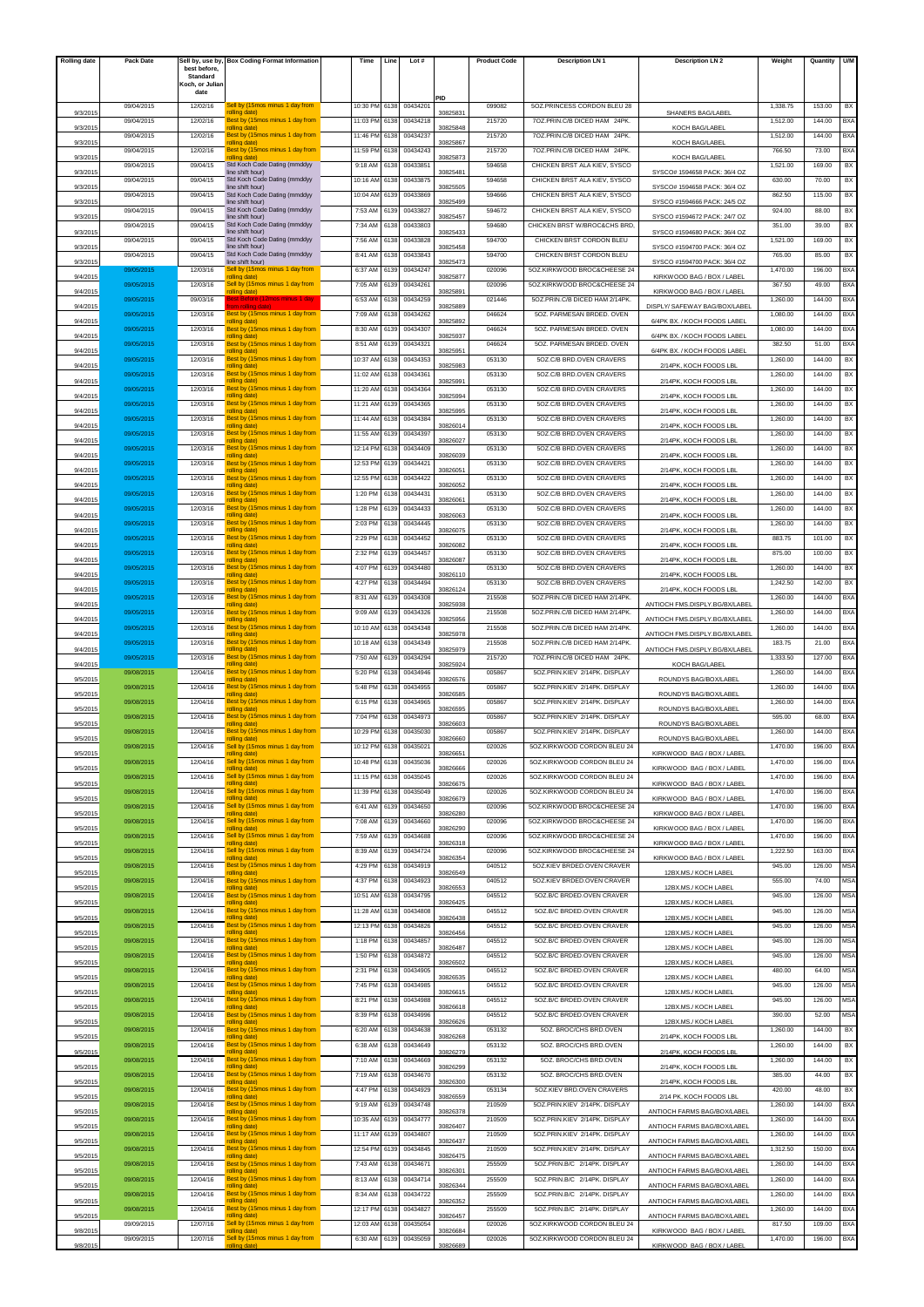| <b>Rolling date</b> | Pack Date  |                          | Sell by, use by, Box Coding Format Information      | Time     | Line | Lot#     |          | <b>Product Code</b> | <b>Description LN1</b>                         | <b>Description LN 2</b>        | Weight   | Quantity | <b>U/M</b> |
|---------------------|------------|--------------------------|-----------------------------------------------------|----------|------|----------|----------|---------------------|------------------------------------------------|--------------------------------|----------|----------|------------|
|                     |            | best before.<br>Standard |                                                     |          |      |          |          |                     |                                                |                                |          |          |            |
|                     |            | Koch, or Juliar<br>date  |                                                     |          |      |          |          |                     |                                                |                                |          |          |            |
|                     | 09/09/2015 | 12/07/16                 | Sell by (15mos minus 1 day from                     | 8:36 AM  | 6139 | 00435125 | PID      | 020026              | 5OZ.KIRKWOOD CORDON BLEU 24                    |                                | 1,470.00 | 196.00   | BX/        |
| 9/8/201             | 09/09/2015 | 12/07/16                 | rolling date)<br>Sell by (15mos minus 1 day from    | 9:15 AM  | 6139 | 00435140 | 30826755 | 020026              | 5OZ.KIRKWOOD CORDON BLEU 24                    | KIRKWOOD BAG / BOX / LABEL     | 1,470.00 | 196.00   | BXA        |
| 9/8/201             | 09/09/2015 | 12/07/16                 | rolling date)<br>Sell by (15mos minus 1 day from    | 10:28 AM | 6139 | 00435195 | 30826770 | 020026              | 5OZ.KIRKWOOD CORDON BLEU 24                    | KIRKWOOD BAG / BOX / LABEL     | 1,170.00 | 156.00   | <b>BXA</b> |
| 9/8/201             | 09/09/2015 | 12/07/16                 | rolling date)<br>Best by (15mos minus 1 day from    | 7:33 AM  | 6138 | 00435087 | 30826825 | 041524              | 5OZ.C/B BRDED.OVEN CRAVERS                     | KIRKWOOD BAG / BOX / LABEL     | 1,080.00 | 144.00   | <b>BXA</b> |
| 9/8/201             |            |                          | rolling date)<br>Best by (15mos minus 1 day from    |          |      |          | 30826717 | 041524              |                                                | 6/4 PK.BX./OVEN CRAVERS LABEL  |          |          |            |
| 9/8/2015            | 09/09/2015 | 12/07/16                 | rolling date)                                       | 8:06 AM  | 6138 | 00435111 | 30826741 |                     | 5OZ.C/B BRDED.OVEN CRAVERS                     | 6/4 PK.BX./OVEN CRAVERS LABEL  | 1,080.00 | 144.00   | BXA        |
| 9/8/201             | 09/09/2015 | 12/07/16                 | Best by (15mos minus 1 day from<br>rolling date)    | 8:32 AM  | 6138 | 00435123 | 30826753 | 041524              | 5OZ.C/B BRDED.OVEN CRAVERS                     | 6/4 PK.BX./OVEN CRAVERS LABEL  | 1.080.00 | 144.00   | <b>BXA</b> |
| 9/8/201             | 09/09/2015 | 12/07/16                 | Best by (15mos minus 1 day from<br>rolling date)    | 8:57 AM  | 6138 | 00435138 | 30826768 | 041524              | 5OZ.C/B BRDED.OVEN CRAVERS                     | 6/4 PK.BX./OVEN CRAVERS LABEL  | 1,080.00 | 144.00   | BXA        |
| 9/8/201             | 09/09/2015 | 12/07/16                 | Best by (15mos minus 1 day from<br>rolling date)    | 9:20 AM  | 6138 | 00435142 | 30826772 | 041524              | 5OZ.C/B BRDED.OVEN CRAVERS                     | 6/4 PK.BX./OVEN CRAVERS LABEL  | 1,080.00 | 144.00   | <b>BXA</b> |
| 9/8/201             | 09/09/2015 | 12/07/16                 | Best by (15mos minus 1 day from<br>rolling date)    | 9:57 AM  | 6138 | 00435180 | 30826810 | 041524              | 5OZ.C/B BRDED.OVEN CRAVERS                     | 6/4 PK.BX./OVEN CRAVERS LABEL  | 1,080.00 | 144.00   | <b>BXA</b> |
| 9/8/2015            | 09/09/2015 | 12/07/16                 | Best by (15mos minus 1 day from<br>rolling date)    | 10:27 AM | 6138 | 00435192 | 30826822 | 041524              | 5OZ.C/B BRDED.OVEN CRAVERS                     | 6/4 PK.BX./OVEN CRAVERS LABEL  | 1,080.00 | 144.00   | BXA        |
| 9/8/2015            | 09/09/2015 | 12/07/16                 | Best by (15mos minus 1 day from<br>rolling date)    | 11:10 AM | 6138 | 00435214 | 30826844 | 041524              | 507 C/B BRDED OVEN CRAVERS                     | 6/4 PK.BX./OVEN CRAVERS LABEL  | 1.080.00 | 144.00   | <b>BXA</b> |
| 9/8/2015            | 09/09/2015 | 12/07/16                 | Best by (15mos minus 1 day from<br>rolling date)    | 11:23 AM | 6138 | 00435222 | 30826852 | 041524              | 507 C/B BRDED OVEN CRAVERS                     | 6/4 PK.BX./OVEN CRAVERS LABEL  | 1,080.00 | 144.00   | BXA        |
| 9/8/201             | 09/09/2015 | 12/07/16                 | Best by (15mos minus 1 day from<br>rolling date)    | 11:43 AM | 6138 | 00435223 | 30826853 | 041524              | 5OZ.C/B BRDED.OVEN CRAVERS                     | 6/4 PK.BX./OVEN CRAVERS LABEL  | 1,080.00 | 144.00   | <b>BXA</b> |
| 9/8/201             | 09/09/2015 | 12/07/16                 | Best by (15mos minus 1 day from<br>rolling date)    | 12:14 PM | 6138 | 00435240 | 30826870 | 041524              | 5OZ.C/B BRDED.OVEN CRAVERS                     | 6/4 PK.BX./OVEN CRAVERS LABEL  | 1,080.00 | 144.00   | <b>BXA</b> |
| 9/8/2015            | 09/09/2015 | 12/07/16                 | Best by (15mos minus 1 day from<br>rolling date)    | 1:02 PM  | 6138 | 00435252 | 30826882 | 041524              | 5OZ.C/B BRDED.OVEN CRAVERS                     | 6/4 PK.BX./OVEN CRAVERS LABEL  | 1,080.00 | 144.00   | BXA        |
| 9/8/2015            | 09/09/2015 | 12/07/16                 | Best by (15mos minus 1 day from<br>rolling date)    | 1:34 PM  | 6138 | 00435267 | 30826897 | 041524              | 5OZ.C/B BRDED.OVEN CRAVERS                     | 6/4 PK.BX./OVEN CRAVERS LABEL  | 1.080.00 | 144.00   | <b>BXA</b> |
| 9/8/2015            | 09/09/2015 | 12/07/16                 | Best by (15mos minus 1 day from<br>rolling date)    | 2:09 PM  | 6138 | 00435289 | 30826919 | 041524              | 5OZ.C/B BRDED.OVEN CRAVERS                     | 6/4 PK.BX./OVEN CRAVERS LABEL  | 1,080.00 | 144.00   | BXA        |
| 9/8/201             | 09/09/2015 | 12/07/16                 | Best by (15mos minus 1 day from<br>rolling date)    | 2:18 PM  | 6138 | 00435312 | 30826942 | 041524              | 5OZ.C/B BRDED.OVEN CRAVERS                     | 6/4 PK.BX./OVEN CRAVERS LABEL  | 225.00   | 30.00    | <b>BXA</b> |
|                     | 09/09/2015 | 12/07/16                 | Best by (15mos minus 1 day from<br>rolling date)    | 3:55 PM  | 6138 | 00435326 |          | 053136              | 5OZ. PARMESAN BRD.OVEN                         |                                | 1,312.50 | 150.00   | BX         |
| 9/8/201             | 09/09/2015 | 12/07/16                 | Best by (15mos minus 1 day from                     | 5:52 PM  | 6138 | 00435370 | 30826956 | 053140              | 5OZ PARM BREADED OVEN                          | 2/14 PK, KOCH FOODS LBL        | 945.00   | 126.00   | BX         |
| 9/8/2015            | 09/09/2015 | 12/07/16                 | rolling date)<br>Best by (15mos minus 1 day from    | 5:52 PM  | 6138 | 00435371 | 30827000 | 053140              | 507 PARM BREADED OVEN                          | 12/2PK, KOCH CRAVER            | 765.00   | 102.00   | BX         |
| 9/8/201             | 09/09/2015 | 12/07/16                 | rolling date)<br>Best by (15mos minus 1 day from    | 7:47 PM  | 6138 | 00435394 | 30827001 | 053140              | 5OZ PARM BREADED OVEN                          | 12/2PK, KOCH CRAVER            | 945.00   | 126.00   | BX         |
| 9/8/201             | 09/09/2015 | 12/07/16                 | rolling date)<br>Best by (15mos minus 1 day from    | 8:30 PM  | 6138 | 00435409 | 30827024 | 053140              | 50Z PARM BREADED OVEN                          | 12/2PK, KOCH CRAVER            | 945.00   | 126.00   | BX         |
| 9/8/201             | 09/09/2015 | 12/07/16                 | rolling date)<br>Best by (15mos minus 1 day from    | 9:34 PM  | 6138 | 00435414 | 30827039 | 053140              | 5OZ PARM BREADED OVEN                          | 12/2PK, KOCH CRAVER            | 945.00   | 126.00   | BX         |
| 9/8/201             | 09/09/2015 | 12/07/16                 | rolling date)<br>Best by (15mos minus 1 day from    | 10:17 PM | 6138 | 00435428 | 30827044 | 053140              | 5OZ PARM BREADED OVEN                          | 12/2PK, KOCH CRAVER            | 945.00   | 126.00   | BX         |
| 9/8/2015            | 09/09/2015 | 12/07/16                 | rolling date)<br>Best by (15mos minus 1 day from    | 10:55 PM | 6138 | 00435443 | 30827058 | 053140              | 5OZ PARM BREADED OVEN                          | 12/2PK, KOCH CRAVER            | 945.00   | 126.00   | BX         |
| 9/8/201             | 09/09/2015 | 12/07/16                 | rolling date)<br>Best by (15mos minus 1 day from    | 11:31 PM | 6138 | 0043545  | 30827073 | 053140              | 5OZ PARM BREADED OVEN                          | 12/2PK, KOCH CRAVER            | 945.00   | 126.00   | BX         |
| 9/8/201             | 09/10/2015 | 09/10/15                 | olling date<br>Std Koch Code Dating (mmddyy         | 6:26 AM  | 6139 | 00435474 | 30827081 | 003436              | 4OZ.BRDED.CORDON BLEU 36PK.                    | 12/2PK KOCH CRAVER             | 450.00   | 50.00    | <b>BXA</b> |
| 9/9/201             | 09/10/2015 | 09/10/15                 | line shift hour)<br>Best by (15mos minus 1 day from | 9:24 PM  | 6138 | 00435779 | 30827104 | 008682              | 5OZ.PRIN.B&C 2/14PK. DISPLAY                   | CHESTNUT FARMS LABEL           | 630.00   | 72.00    | BX         |
| 9/9/201             | 09/10/2015 | 09/10/15                 | olling date<br>Std Koch Code Dating (mmddyy         | 10:22 AM | 6139 | 00435595 | 30827409 | 013436              | 4OZ."ACCLAIM" BRDED.C/B 36PK.                  | SPARTAN                        | 1,341.00 | 149.00   | BXA        |
| 9/9/2015            | 09/10/2015 | 09/10/15                 | line shift hour)<br>Std Koch Code Dating (mmddyy    | 11:31 AM | 6139 | 00435622 | 30827225 | 013436              | 4OZ."ACCLAIM" BRDED.C/B 36PK                   | KOCH LABEL                     | 252.00   | 28.00    | BX/        |
| 9/9/201             | 09/10/2015 | 09/10/15                 | line shift hour)<br>Std Koch Code Dating (mmddyy    | 12:05 PM | 6139 | 00435638 | 30827252 | 013524              | 5OZ."ACCLAIM" BRDED.C/B 24PK.                  | KOCH LABEL                     | 1,267.50 | 169.00   | BXA        |
| 9/9/201             | 09/10/2015 | 09/10/15                 | ine shift hour)<br>Std Koch Code Dating (mmddyy     | 12:45 PM | 6139 | 00435642 | 30827268 | 013524              | 5OZ."ACCLAIM" BRDED.C/B 24PK.                  | KOCH LABEI                     | 352.50   | 47.00    | <b>BXA</b> |
| 9/9/201             | 09/10/2015 | 09/10/15                 | line shift hour)<br>Std Koch Code Dating (mmddyy    | 10:37 AM | 6139 | 00435603 | 30827272 | 013724              | 7OZ."ACCLAIM" BRDED.C/B 24PK.                  | KOCH LABEL                     | 1,512.00 | 144.00   | <b>BXA</b> |
| 9/9/201             | 09/10/2015 | 09/10/15                 | line shift hour)<br>Std Koch Code Dating (mmddyy    | 11:08 AM | 6139 | 00435620 | 30827233 | 013724              | 7OZ."ACCLAIM" BRDED.C/B 24PK.                  | KOCH LABEL NF                  | 273.00   | 26.00    | BXA        |
| 9/9/2015            | 09/10/2015 | 12/08/16                 | line shift hour)<br>Best by (15mos minus 1 day from | 12:07 AM | 6138 | 00435464 | 30827250 | 053140              | 5OZ PARM BREADED OVEN                          | KOCH LABEL NF                  | 832.50   | 111.00   | BX         |
| 9/9/2015            | 09/10/2015 | 12/08/16                 | rolling date)<br>Best by (15mos minus 1 day from    | 6:47 AM  | 6138 | 00435480 | 30827094 | 053140              | 5OZ PARM BREADED OVEN                          | 12/2PK, KOCH CRAVER            | 945.00   | 126.00   | BX         |
| 9/9/201             | 09/10/2015 | 12/08/16                 | rolling date)<br>Best by (15mos minus 1 day from    | 7:38 AM  | 6138 | 00435499 | 30827110 | 053140              | 5OZ PARM BREADED OVEN                          | 12/2PK, KOCH CRAVER            | 945.00   | 126.00   | BX         |
| 9/9/201             |            |                          | rolling date)<br>Best by (15mos minus 1 day from    |          |      |          | 30827129 |                     |                                                | 12/2PK, KOCH CRAVER            |          |          |            |
| 9/9/201             | 09/10/2015 | 12/08/16                 | rolling date)<br>Best by (15mos minus 1 day from    | 8:09 AM  | 6138 | 00435516 | 30827146 | 053140              | 5OZ PARM BREADED OVEN<br>5OZ PARM BREADED OVEN | 12/2PK, KOCH CRAVER            | 945.00   | 126.00   | BX         |
| 9/9/2015            | 09/10/2015 | 12/08/16                 | rolling date)                                       | 8:54 AM  | 6138 | 00435572 | 30827202 | 053140              |                                                | 12/2PK, KOCH CRAVER            | 945.00   | 126.00   | BX         |
| 9/9/201             | 09/10/2015 | 12/08/16                 | Best by (15mos minus 1 day from<br>rolling date)    | 9:23 AM  | 6138 | 00435587 | 30827217 | 053140              | 5OZ PARM BREADED OVEN                          | 12/2PK, KOCH CRAVER            | 945.00   | 126.00   | BX         |
| 9/9/201             | 09/10/2015 | 12/08/16                 | Best by (15mos minus 1 day from<br>olling date)     | 10:26 AM | 6138 | 00435596 | 3082722  | 053140              | 5OZ PARM BREADED OVEN                          | 12/2PK, KOCH CRAVER            | 562.50   | 75.00    | BX         |
| 9/9/2015            | 09/10/2015 | 12/08/16                 | Sell by (15mos minus 1 day from<br>rolling date)    | 7:09 AM  | 6138 | 00435493 | 30827123 | 099083              | 50Z.PRINCESS B&C 28 PK.                        | SHANERS BAG/LABEL              | 1,715.00 | 196.00   | BX         |
| 9/9/2015            | 09/10/2015 | 12/08/16                 | Sell by (15mos minus 1 day from                     | 8:24 AM  | 6138 | 00435544 | 30827174 | 099083              | 5OZ.PRINCESS B&C 28 PK.                        | SHANERS BAG/LABEL              | 1,531.25 | 175.00   | BX         |
| 9/9/2015            | 09/10/2015 | 12/08/16                 | Best by (15mos minus 1 day from<br>rolling date)    | 10:28 PM | 6138 | 00435807 | 30827437 | 255509              | 5OZ.PRIN.B/C 2/14PK. DISPLAY                   | ANTIOCH FARMS BAG/BOX/LABEL    | 1,260.00 | 144.00   | <b>BXA</b> |
| 9/9/2015            | 09/10/2015 | 12/08/16                 | Best by (15mos minus 1 day from<br>rolling date)    | 11:04 PM | 6138 | 00435813 | 30827443 | 255509              | 5OZ.PRIN.B/C 2/14PK. DISPLAY                   | ANTIOCH FARMS BAG/BOX/LABEL    | 1,260.00 | 144.00   | BXA        |
| 9/9/2015            | 09/10/2015 | 12/08/16                 | Best by (15mos minus 1 day from<br>rolling date)    | 11:37 PM | 6138 | 00435820 | 30827450 | 255509              | 5OZ.PRIN.B/C 2/14PK. DISPLAY                   | ANTIOCH FARMS BAG/BOX/LABEL    | 1,260.00 | 144.00   | BXA        |
| 9/9/2015            | 09/10/2015 | 12/08/16                 | Best by (15mos minus 1 day from<br>rolling date)    | 11:53 PM | 6138 | 00435821 | 30827451 | 255509              | 5OZ.PRIN.B/C 2/14PK. DISPLAY                   | ANTIOCH FARMS BAG/BOX/LABEL    | 638.75   | 73.00    | <b>BXA</b> |
| 9/9/2015            | 09/10/2015 | 12/08/16                 | Best by (15mos minus 1 day from<br>rolling date)    | 12:08 AM | 6138 | 00435465 | 30827095 | 255700              | 7OZ.PRIN.BROC&CHEESE                           | ANTIOCH FARMS BAG/LABEL        | 173.25   | 22.00    | <b>BXA</b> |
| 9/9/2015            | 09/10/2015 | 12/08/16                 | Best by (15mos minus 1 day from<br>olling date)     | 10:48 AM | 6138 | 00435611 | 30827241 | 255700              | 70Z.PRIN.BROC&CHEESE                           | ANTIOCH FARMS BAG/LABEL        | 275.63   | 35.00    | <b>BXA</b> |
| 9/9/2015            | 09/10/2015 | 09/10/15                 | Std Koch Code Dating (mmddyy<br>line shift hour)    | 6:56 AM  | 6139 | 00435491 | 30827121 | 594700              | CHICKEN BRST CORDON BLEU                       | SYSCO #1594700 PACK: 36/4 OZ   | 1,521.00 | 169.00   | BX         |
| 9/9/2015            | 09/10/2015 | 09/10/15                 | Std Koch Code Dating (mmddyy<br>line shift hour)    | 7:19 AM  | 6139 | 00435494 | 30827124 | 594700              | CHICKEN BRST CORDON BLEU                       | SYSCO #1594700 PACK: 36/4 OZ   | 1,521.00 | 169.00   | BX         |
| 9/9/2015            | 09/10/2015 | 09/10/15                 | Std Koch Code Dating (mmddyy<br>line shift hour)    | 7:54 AM  | 6139 | 00435503 | 30827133 | 594700              | CHICKEN BRST CORDON BLEU                       | SYSCO #1594700 PACK: 36/4 OZ   | 1,521.00 | 169.00   | BX         |
| 9/9/2015            | 09/10/2015 | 09/10/15                 | Std Koch Code Dating (mmddyy<br>line shift hour)    | 8:37 AM  | 6139 | 00435546 | 30827176 | 594700              | CHICKEN BRST CORDON BLEU                       | SYSCO #1594700 PACK: 36/4 OZ   | 1,521.00 | 169.00   | BX         |
| 9/9/2015            | 09/10/2015 | 09/10/15                 | Std Koch Code Dating (mmddyy<br>line shift hour)    | 9:09 AM  | 6139 | 00435578 | 30827208 | 594700              | CHICKEN BRST CORDON BLEU                       | SYSCO #1594700 PACK: 36/4 OZ   | 369.00   | 41.00    | BX         |
| 9/10/2015           | 09/11/2015 | 09/10/15                 | Std Koch Code Dating (mmddyy<br>line shift hour)    | 6:21 AM  | 6139 | 00435828 | 30827458 | 013436              | 4OZ."ACCLAIM" BRDED.C/B 36PK.                  | KOCH LABEL                     | 1,521.00 | 169.00   | BXA        |
| 9/10/2015           | 09/11/2015 | 09/10/15                 | Std Koch Code Dating (mmddyy<br>ine shift hour)     | 6:47 AM  | 6139 | 00435846 | 30827476 | 013436              | 4OZ."ACCLAIM" BRDED.C/B 36PK.                  | KOCH LABEL                     | 1,521.00 | 169.00   | <b>BXA</b> |
| 9/10/2015           | 09/11/2015 | 09/10/15                 | Std Koch Code Dating (mmddyy<br>line shift hour)    | 7:27 AM  | 6139 | 00435850 | 30827480 | 013436              | 4OZ."ACCLAIM" BRDED.C/B 36PK.                  | KOCH LABEL                     | 1,521.00 | 169.00   | <b>BXA</b> |
| 9/10/2015           | 09/11/2015 | 09/10/15                 | Std Koch Code Dating (mmddyy<br>line shift hour)    | 8:24 AM  | 6139 | 00435888 | 30827518 | 013436              | 4OZ."ACCLAIM" BRDED.C/B 36PK.                  | KOCH LABEL                     | 1,521.00 | 169.00   | <b>BXA</b> |
| 9/10/2015           | 09/11/2015 | 09/10/15                 | Std Koch Code Dating (mmddyy<br>line shift hour)    | 10:03 AM | 6139 | 00435924 | 30827554 | 013436              | 4OZ."ACCLAIM" BRDED.C/B 36PK.                  | KOCH LABEL                     | 1,305.00 | 145.00   | <b>BXA</b> |
| 9/10/2015           | 09/11/2015 | 09/09/16                 | Before (12mos minus 1 dav<br>(om rolling date)      | 12:08 PM | 6138 | 00436041 | 30827671 | 021445              | 5OZ.PRIN.B/C 2/14PK. DISPLAY                   | SAFEWAY BAG/BOX/LABEL          | 1,260.00 | 144.00   | BXA        |
| 9/10/2015           | 09/11/2015 | 09/09/16                 | Best Before (12mos minus 1 day<br>rom rolling date) | 10:50 AM | 6138 | 00435972 | 30827602 | 021447              | 5OZ.PRIN.KIEV 2/14PK. DISPLAY                  | SAFEWAY BAG/BOX/LABEL          | 1,260.00 | 144.00   | <b>BXA</b> |
| 9/10/2015           | 09/11/2015 | 09/09/16                 | Best Before (12mos minus 1 day<br>om rolling dat    | 11:06 AM | 6138 | 00435987 | 30827617 | 021447              | 5OZ.PRIN.KIEV 2/14PK. DISPLAY                  | SAFEWAY BAG/BOX/LABEL          | 455.00   | 52.00    | <b>BXA</b> |
| 9/10/2015           | 09/11/2015 | 12/09/16                 | Best by (15mos minus 1 day from<br>rolling date)    | 7:24 AM  | 6138 | 00435849 | 30827479 | 041512              | 5OZ.C/B BRDED.OVEN CRAVER                      | 12BX.MS./ KOCH LABEL           | 945.00   | 126.00   | <b>MSA</b> |
| 9/10/2015           | 09/11/2015 | 12/09/16                 | Best by (15mos minus 1 day from<br>rolling date)    | 8:05 AM  | 6138 | 00435876 | 30827506 | 041512              | 5OZ.C/B BRDED.OVEN CRAVER                      | 12BX.MS./ KOCH LABEL           | 750.00   | 100.00   | <b>MSA</b> |
| 9/10/2015           | 09/11/2015 | 12/09/16                 | Best by (15mos minus 1 day from<br>rolling date)    | 5:39 PM  | 6138 | 00436130 | 30827760 | 041512              | 5OZ.C/B BRDED.OVEN CRAVER                      | 12BX.MS./ KOCH LABEI           | 945.00   | 126.00   | <b>MSA</b> |
|                     | 09/11/2015 | 12/09/16                 | Best by (15mos minus 1 day from<br>rolling date)    | 7:15 PM  | 6138 | 00436160 |          | 041512              | 5OZ.C/B BRDED.OVEN CRAVER                      |                                | 795.00   | 106.00   | <b>MSA</b> |
| 9/10/2015           | 09/11/2015 | 12/09/16                 | Best by (15mos minus 1 day from                     | 11:37 AM | 6138 | 00436001 | 30827790 | 053132              | 5OZ. BROC/CHS BRD.OVEN                         | 12BX.MS./ KOCH LABEL           | 1,260.00 | 144.00   | BX         |
| 9/10/2015           | 09/11/2015 | 12/09/16                 | rolling date)<br>Best by (15mos minus 1 day from    | 1:06 PM  | 6138 | 00436063 | 30827631 | 053132              | 5OZ. BROC/CHS BRD.OVEN                         | 2/14PK, KOCH FOODS LBL         | 1,076.25 | 123.00   | BX         |
| 9/10/2015           | 09/11/2015 | 12/09/16                 | rolling date)<br>Sell by (15mos minus 1 day from    | 1:24 PM  | 6138 | 00436074 | 30827693 | 099083              | 5OZ.PRINCESS B&C 28 PK.                        | 2/14PK, KOCH FOODS LBL         | 411.25   | 47.00    | BX         |
| 9/10/2015           | 09/11/2015 | 12/09/16                 | rolling date)<br>Sell by (15mos minus 1 day from    | 7:30 PM  | 6138 | 00436163 | 30827704 | 099083              | 5OZ.PRINCESS B&C 28 PK.                        | SHANERS BAG/LABEL              | 1,715.00 | 196.00   | BX         |
| 9/10/2015           | 09/11/2015 | 12/09/16                 | rolling date)<br>Sell by (15mos minus 1 day from    | 7:43 PM  | 6138 | 00436164 | 30827793 | 099083              | 5OZ.PRINCESS B&C 28 PK.                        | SHANERS BAG/LABEL              | 630.00   | 72.00    | BX         |
| 9/10/2015           | 09/11/2015 | 09/11/15                 | olling date)<br>Std Koch Code Dating (mmddyy        | 8:35 AM  | 6138 | 00435892 | 30827794 | 115726              | 70Z.PRIN.CORDON BLEU                           | SHANERS BAG/LABEL              | 1,501.50 | 143.00   | <b>BXA</b> |
| 9/10/2015           | 09/11/2015 | 12/09/16                 | line shift hour)<br>Best by (15mos minus 1 day from | 8:04 PM  | 6138 | 00436171 | 30827522 | 215508              | 5OZ.PRIN.C/B DICED HAM 2/14PK.                 | SS24OY/ KOCH LABEL             | 1,260.00 | 144.00   | <b>BXA</b> |
| 9/10/2015           | 09/11/2015 | 12/09/16                 | rolling date)<br>Best by (15mos minus 1 day from    | 8:31 PM  | 6138 | 00436178 | 30827801 | 215508              | 5OZ.PRIN.C/B DICED HAM 2/14PK.                 | ANTIOCH FMS.DISPLY.BG/BX/LABEL | 1,260.00 | 144.00   | <b>BXA</b> |
| 9/10/2015           | 09/11/2015 | 12/09/16                 | rolling date)<br>Best by (15mos minus 1 day from    | 8:58 PM  | 6138 | 00436185 | 30827808 | 215508              | 5OZ.PRIN.C/B DICED HAM 2/14PK.                 | ANTIOCH FMS.DISPLY.BG/BX/LABEL | 1,260.00 | 144.00   | BXA        |
| 9/10/2015           | 09/11/2015 | 12/09/16                 | rolling date)<br>Best by (15mos minus 1 day from    | 9:43 PM  | 6138 | 00436196 | 30827815 | 215508              | 5OZ.PRIN.C/B DICED HAM 2/14PK.                 | ANTIOCH FMS.DISPLY.BG/BX/LABEL | 1,260.00 | 144.00   | <b>BXA</b> |
| 9/10/2015           |            |                          | olling date)                                        |          |      |          | 30827826 |                     |                                                | ANTIOCH FMS.DISPLY.BG/BX/LABEL |          |          |            |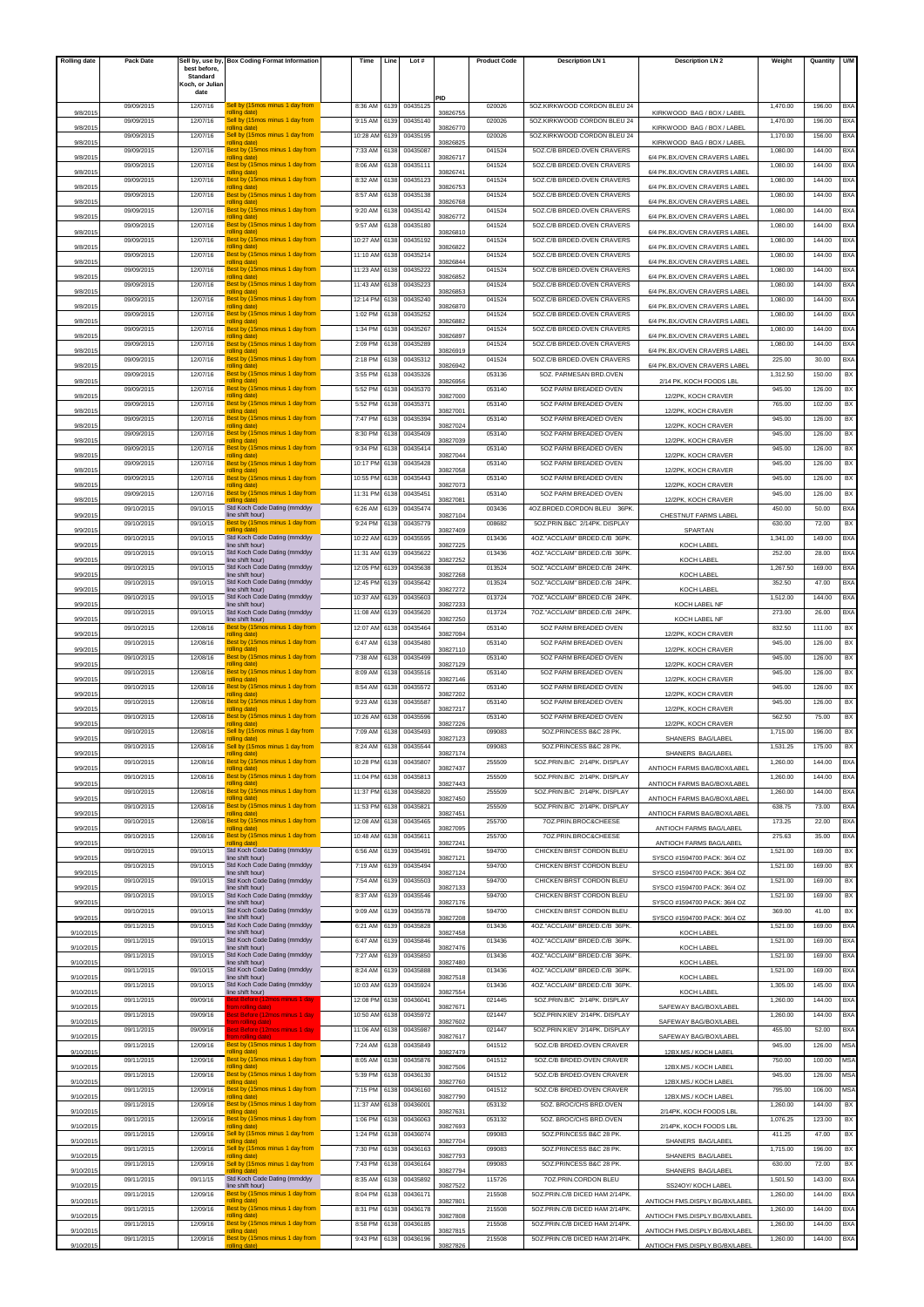| <b>Rolling date</b> | Pack Date  |                          | ell by, use by,  Box Coding Format Information[     | Time     | Line | Lot #    |          | <b>Product Code</b> | <b>Description LN1</b>         | <b>Description LN 2</b>        | Weight    | Quantity  | U/M        |
|---------------------|------------|--------------------------|-----------------------------------------------------|----------|------|----------|----------|---------------------|--------------------------------|--------------------------------|-----------|-----------|------------|
|                     |            | best before.<br>Standard |                                                     |          |      |          |          |                     |                                |                                |           |           |            |
|                     |            | Koch, or Juliar<br>date  |                                                     |          |      |          |          |                     |                                |                                |           |           |            |
|                     | 09/11/2015 | 12/09/16                 | Best by (15mos minus 1 day fron                     | 10:05 PM | 6138 | 0043620  | PID      | 215508              | 5OZ.PRIN.C/B DICED HAM 2/14PK. |                                | 1,260.00  | 144.00    | BX/        |
| 9/10/201            |            | 12/09/16                 | olling date)<br>Best by (15mos minus 1 day from     |          |      |          | 30827831 |                     |                                | ANTIOCH FMS.DISPLY.BG/BX/LABEL |           | 144.00    |            |
| 9/10/2015           | 09/11/2015 |                          | 'olling date)                                       | 10:37 PM | 6138 | 00436210 | 30827840 | 215508              | 5OZ.PRIN.C/B DICED HAM 2/14PK. | ANTIOCH FMS.DISPLY.BG/BX/LABEL | 1,260.00  |           | BXA        |
| 9/10/2015           | 09/11/2015 | 12/09/16                 | Best by (15mos minus 1 day from<br>olling date      | 11:13 PM | 6138 | 00436219 | 30827849 | 215508              | 5OZ.PRIN.C/B DICED HAM 2/14PK. | ANTIOCH FMS.DISPLY.BG/BX/LABEL | 1,260.00  | 144.00    | BXA        |
| 9/10/201            | 09/11/2015 | 12/09/16                 | Best by (15mos minus 1 day from<br>olling date)     | 11:39 PM | 6138 | 00436228 | 30827858 | 215508              | 5OZ.PRIN.C/B DICED HAM 2/14PK. | ANTIOCH FMS.DISPLY.BG/BX/LABEL | 971.25    | 111.00    | BXA        |
| 9/10/2015           | 09/11/2015 | 12/09/16                 | Best by (15mos minus 1 day from<br>rolling date)    | 8:33 AM  | 6138 | 00435891 | 30827521 | 215702              | 7OZ.PRIN.CORDON BLEU N.B.18PK  | ANTIOCH FARMS BAG/LABEL        | 496.13    | 63.00     | BX/        |
| 9/11/2015           | 09/12/2015 | 12/10/16                 | Best by (15mos minus 1 day from<br>olling date)     | 11:59 PM | 6139 | 00436603 | 30828233 | 005865              | 5OZ.PRIN.B/C 2/14PK. DISPLAY   | ROUNDYS BAG/BOX/LABEL          | 1,172.50  | 134.00    | <b>BXA</b> |
| 9/11/2015           | 09/12/2015 | 12/10/16                 | Best by (15mos minus 1 day from<br>'olling date)    | 6:39 AM  | 6139 | 00436238 | 30827868 | 041512              | 5OZ.C/B BRDED.OVEN CRAVER      | 12BX.MS./ KOCH LABEL           | 945.00    | 126.00    | <b>MSA</b> |
|                     | 09/12/2015 | 12/10/16                 | Best by (15mos minus 1 day from                     | 7:19 AM  | 6139 | 00436269 |          | 041512              | 5OZ.C/B BRDED.OVEN CRAVER      |                                | 945.00    | 126.00    | <b>MSA</b> |
| 9/11/2015           | 09/12/2015 | 12/10/16                 | olling date<br>Best by (15mos minus 1 day from      | 8:14 AM  | 6139 | 00436290 | 30827899 | 041512              | 50Z.C/B BRDED.OVEN CRAVER      | 12BX.MS./ KOCH LABEL           | 945.00    | 126.00    | MSA        |
| 9/11/2015           | 09/12/2015 | 12/10/16                 | 'olling date)<br>Best by (15mos minus 1 day from    | 8:41 AM  | 6139 | 00436298 | 30827920 | 041512              | 5OZ.C/B BRDED.OVEN CRAVER      | 12BX.MS./ KOCH LABEL           | 945.00    | 126.00    | MSA        |
| 9/11/2015           | 09/12/2015 | 12/10/16                 | rolling date<br>Best by (15mos minus 1 day from     | 8:41 AM  | 6139 | 00436299 | 30827928 | 041512              | 50Z.C/B BRDED.OVEN CRAVER      | 12BX.MS./ KOCH LABEI           | 945.00    | 126.00    | <b>MSA</b> |
| 9/11/2015           | 09/12/2015 | 12/10/16                 | olling date)<br>Best by (15mos minus 1 day from     | 8:41 AM  | 6139 | 00436300 | 30827929 | 041512              | 507 C/B BRDED OVEN CRAVER      | 12BX.MS./ KOCH LABEI           | 945.00    | 126.00    | <b>MSA</b> |
| 9/11/2015           | 09/12/2015 | 12/10/16                 | 'olling date)<br>Best by (15mos minus 1 day from    | 10:38 AM | 6139 | 00436342 | 30827930 | 041512              | 5OZ.C/B BRDED.OVEN CRAVER      | 12BX.MS./ KOCH LABEL           | 945.00    | 126.00    | <b>MSA</b> |
| 9/11/2015           | 09/12/2015 | 12/10/16                 | olling date<br>Best by (15mos minus 1 day from      | 10:38 AM | 6139 | 00436343 | 30827972 | 041512              | 50Z.C/B BRDED.OVEN CRAVER      | 12BX.MS./ KOCH LABEL           | 945.00    | 126.00    | <b>MSA</b> |
| 9/11/2015           |            |                          | 'olling date)                                       |          |      |          | 30827973 |                     |                                | 12BX.MS./ KOCH LABEL           | 945.00    |           |            |
| 9/11/2015           | 09/12/2015 | 12/10/16                 | Best by (15mos minus 1 day from<br>rolling date)    | 10:39 AM | 6139 | 00436344 | 30827974 | 041512              | 50Z.C/B BRDED.OVEN CRAVER      | 12BX.MS./ KOCH LABEL           |           | 126.00    | MSA        |
| 9/11/2015           | 09/12/2015 | 12/10/16                 | Best by (15mos minus 1 day from<br>olling date)     | 11:44 AN | 6139 | 00436378 | 30828008 | 041512              | 50Z.C/B BRDED.OVEN CRAVER      | 12BX.MS./ KOCH LABEI           | 945.00    | 126.00    | <b>MSA</b> |
| 9/11/2015           | 09/12/2015 | 12/10/16                 | Best by (15mos minus 1 day from<br>'olling date)    | 11:44 AM | 6139 | 00436379 | 30828009 | 041512              | 5OZ.C/B BRDED.OVEN CRAVER      | 12BX.MS./ KOCH LABEL           | 945.00    | 126.00    | <b>MSA</b> |
| 9/11/2015           | 09/12/2015 | 12/10/16                 | Best by (15mos minus 1 day from<br>olling date      | 1:53 PM  | 6139 | 00436438 | 30828068 | 041512              | 50Z.C/B BRDED.OVEN CRAVER      | 12BX.MS./ KOCH LABEL           | 945.00    | 126.00    | <b>MSA</b> |
| 9/11/2015           | 09/12/2015 | 12/10/16                 | Best by (15mos minus 1 day from<br>olling date)     | 2:31 PM  | 6139 | 00436462 | 30828092 | 041512              | 50Z.C/B BRDED.OVEN CRAVER      | 12BX.MS./ KOCH LABEL           | 855.00    | 114.00    | <b>MSA</b> |
| 9/11/2015           | 09/12/2015 | 12/10/16                 | Best by (15mos minus 1 day from<br>rolling date)    | 4:13 PM  | 6139 | 00436482 | 30828112 | 041512              | 507 C/B BRDED OVEN CRAVER      | 12BX.MS./ KOCH LABEI           | 945.00    | 126.00    | MSA        |
|                     | 09/12/2015 | 12/10/16                 | Best by (15mos minus 1 day from<br>olling date)     | 4:45 PM  | 6139 | 00436500 |          | 041512              | 5OZ.C/B BRDED.OVEN CRAVER      |                                | 945.00    | 126.00    | <b>MSA</b> |
| 9/11/2015           | 09/12/2015 | 12/10/16                 | Best by (15mos minus 1 day from                     | 5:21 PM  | 6139 | 0043651  | 30828130 | 041512              | 5OZ.C/B BRDED.OVEN CRAVER      | 12BX.MS./ KOCH LABEL           | 945.00    | 126.00    | <b>MSA</b> |
| 9/11/2015           | 09/12/2015 | 12/10/16                 | 'olling date)<br>Best by (15mos minus 1 day from    | 5:54 PM  | 6139 | 00436524 | 30828141 | 041512              | 5OZ.C/B BRDED.OVEN CRAVER      | 12BX.MS./ KOCH LABEL           | 945.00    | 126.00    | <b>MSA</b> |
| 9/11/2015           | 09/12/2015 | 12/10/16                 | olling date<br>Best by (15mos minus 1 day from      | 6:25 PM  | 6139 | 00436530 | 30828154 | 041512              | 50Z.C/B BRDED.OVEN CRAVER      | 12BX.MS./ KOCH LABEL           | 945.00    | 126.00    | MSA        |
| 9/11/2015           | 09/12/2015 | 12/10/16                 | 'olling date)<br>Best by (15mos minus 1 day from    | 7:13 PM  | 6139 | 00436534 | 30828160 | 041512              | 5OZ.C/B BRDED.OVEN CRAVER      | 12BX.MS./ KOCH LABEL           | 157.50    | 21.00     | MSA        |
| 9/11/2015           | 09/12/2015 | 12/10/16                 | rolling date)<br>Best by (15mos minus 1 day from    | 10:27 PM | 6139 | 00436587 | 30828164 | 045524              | 5OZ.B/C BRDED.OVEN CRAVERS     | 12BX.MS./ KOCH LABEI           | 1,080.00  | 144.00    | <b>BXA</b> |
| 9/11/2015           | 09/12/2015 | 12/10/16                 | olling date)<br>Best by (15mos minus 1 day from     | 10:50 PM | 6139 | 00436592 | 30828217 | 045524              | 5OZ.B/C BRDED.OVEN CRAVERS     | 6/4PK.BX./ KOCH FOODS LABEL    | 1,080.00  | 144.00    | <b>BXA</b> |
| 9/11/2015           |            |                          | 'olling date)                                       |          |      |          | 30828222 |                     |                                | 6/4PK.BX./ KOCH FOODS LABEL    |           |           |            |
| 9/11/2015           | 09/12/2015 | 12/10/16                 | Best by (15mos minus 1 day from<br>olling date      | 11:16 PM | 6139 | 00436596 | 30828226 | 045524              | 5OZ.B/C BRDED.OVEN CRAVERS     | 6/4PK.BX./ KOCH FOODS LABEL    | 1,080.00  | 144.00    | BXA        |
| 9/11/2015           | 09/12/2015 | 12/10/16                 | Best by (15mos minus 1 day from<br>olling date)     | 11:38 PM | 6139 | 00436599 | 30828229 | 045524              | 5OZ.B/C BRDED.OVEN CRAVERS     | 6/4PK.BX./ KOCH FOODS LABEL    | 772.50    | 103.00    | BXA        |
| 9/11/2015           | 09/12/2015 | 12/10/16                 | Best by (15mos minus 1 day from<br>rolling date)    | 12:18 AM | 6139 | 00436236 | 30827866 | 053130              | 5OZ.C/B BRD.OVEN CRAVERS       | 2/14PK, KOCH FOODS LBL         | 866.25    | 99.00     | BX         |
| 9/11/2015           | 09/12/2015 | 12/10/16                 | Best by (15mos minus 1 day from<br>olling date)     | 7:23 AM  | 6139 | 00436271 | 30827901 | 053130              | 5OZ.C/B BRD.OVEN CRAVERS       | 2/14PK, KOCH FOODS LBL         | 1,260.00  | 144.00    | BX         |
| 9/11/2015           | 09/12/2015 | 12/10/16                 | Best by (15mos minus 1 day from<br>'olling date)    | 8:04 AM  | 6139 | 00436286 | 30827916 | 053130              | 5OZ.C/B BRD.OVEN CRAVERS       | 2/14PK, KOCH FOODS LBL         | 1,260.00  | 144.00    | BX         |
| 9/11/2015           | 09/12/2015 | 12/10/16                 | Best by (15mos minus 1 day from<br>olling date      | 8:45 AM  | 6139 | 00436301 | 30827931 | 053130              | 5OZ.C/B BRD.OVEN CRAVERS       | 2/14PK, KOCH FOODS LBL         | 577.50    | 66.00     | BX         |
| 9/11/2015           | 09/12/2015 | 12/10/16                 | Best by (15mos minus 1 day from<br>olling date)     | 11:17 PM | 6139 | 00436597 | 30828227 | 053132              | 5OZ. BROC/CHS BRD.OVEN         | 2/14PK, KOCH FOODS LBL         | 1,260.00  | 144.00    | BX         |
|                     | 09/12/2015 | 12/10/16                 | Best by (15mos minus 1 day from                     | 11:33 PM | 6139 | 00436598 | 30828228 | 053132              | 5OZ. BROC/CHS BRD.OVEN         | 2/14PK, KOCH FOODS LBL         | 393.75    | 45.00     | BX         |
| 9/11/2015           | 09/12/2015 | 12/10/16                 | rolling date)<br>Best by (15mos minus 1 day from    | 4:12 PM  | 6139 | 0043648  |          | 210701              | 7OZ.PRINCESS KIEV N.B. 18PK.   |                                | 889.88    | 113.00    | BX/        |
| 9/11/2015           | 09/12/2015 | 12/10/16                 | olling date)<br>Best by (15mos minus 1 day from     | 6:26 PM  | 6139 | 00436531 | 30828111 | 255700              | 7OZ.PRIN.BROC&CHEESE           | ANTIOCH FARMS BAG/LABEL        | 897.75    | 114.00    | BXA        |
| 9/11/2015           | 09/14/2015 | 12/11/16                 | 'olling date)<br>Best by (15mos minus 1 day from    | 10:11 AM | 6139 | 00436711 | 30828161 | 005865              | 5OZ.PRIN.B/C 2/14PK. DISPLAY   | ANTIOCH FARMS BAG/LABEI        | 1,260.00  | 144.00    | BXA        |
| 9/12/2015           | 09/14/2015 | 12/11/16                 | olling date<br>Best by (15mos minus 1 day from      | 10:40 AM | 6139 | 00436721 | 30828341 | 005865              | 5OZ.PRIN.B/C 2/14PK. DISPLAY   | ROUNDYS BAG/BOX/LABEL          | 1.260.00  | 144.00    | <b>BXA</b> |
| 9/12/2015           | 09/14/2015 | 12/11/16                 | olling date)<br>Best by (15mos minus 1 day from     | 11:21 AM | 6139 | 00436737 | 30828351 | 005865              | 5OZ.PRIN.B/C 2/14PK, DISPLAY   | ROUNDYS BAG/BOX/LABEL          | 1,260.00  | 144.00    | BXA        |
| 9/12/2015           | 09/14/2015 | 12/11/16                 | rolling date)<br>Best by (15mos minus 1 day from    | 12:48 PM | 6139 | 00436777 | 30828367 | 005865              | 5OZ.PRIN.B/C 2/14PK. DISPLAY   | ROUNDYS BAG/BOX/LABEL          | 1,260.00  | 144.00    | BXA        |
| 9/12/2015           | 09/14/2015 | 12/11/16                 | olling date)<br>Best by (15mos minus 1 day from     | 1:26 PM  | 6139 | 00436808 | 30828407 | 005865              | 507 PRIN B/C 2/14PK DISPLAY    | ROUNDYS BAG/BOX/LABEL          | 1,260.00  | 144.00    | <b>BXA</b> |
| 9/12/2015           |            |                          | 'olling date)                                       |          |      |          | 30828438 |                     |                                | ROUNDYS BAG/BOX/LABEL          |           |           |            |
| 9/12/2015           | 09/14/2015 | 12/11/16                 | Best by (15mos minus 1 day from<br>olling date)     | 1:44 PM  | 6139 | 00436811 | 30828441 | 005865              | 5OZ.PRIN.B/C 2/14PK. DISPLAY   | ROUNDYS BAG/BOX/LABEL          | 358.75    | 41.00     | BXA        |
| 9/12/2015           | 09/14/2015 | 12/11/16                 | Best by (15mos minus 1 day from<br>'olling date     | 8:55 AM  | 6139 | 00436683 | 30828313 | 045512              | 50Z.B/C BRDED.OVEN CRAVER      | 12BX.MS./ KOCH LABEL           | 292.50    | 39.00     | <b>MSA</b> |
| 9/12/2015           | 09/14/2015 | 12/11/16                 | Best by (15mos minus 1 day from<br>rolling date)    | 7:02 AM  | 6139 | 00436625 | 30828255 | 053140              | 5OZ PARM BREADED OVEN          | 12/2PK, KOCH CRAVER            | 945.00    | 126.00    | BX         |
| 9/12/2015           | 09/14/2015 | 12/11/16                 | Best by (15mos minus 1 day from<br>olling date)     | 7:30 AM  | 6139 | 00436636 | 30828266 | 053140              | 5OZ PARM BREADED OVEN          | 12/2PK, KOCH CRAVER            | 945.00    | 126.00    | BX         |
| 9/12/2015           | 09/14/2015 | 12/11/16                 | Best by (15mos minus 1 day from<br>rolling date)    | 8:30 AM  | 6139 | 00436672 | 30828302 | 053140              | 5OZ PARM BREADED OVEN          | 12/2PK, KOCH CRAVER            | 877.50    | 117.00    | BX         |
| 9/12/2015           | 09/14/2015 | 12/11/16                 | Sell by (15mos minus 1 day from<br>olling date)     | 1:41 PM  | 6139 | 00436810 | 30828440 | 099082              | 5OZ.PRINCESS CORDON BLEU 28    | SHANERS BAG/LABEL              | 1,715.00  | 196.00    | BX         |
| 9/12/2015           | 09/14/2015 | 12/11/16                 | Sell by (15mos minus 1 day from<br>'olling date)    | 2:07 PM  | 6139 | 00436823 | 30828453 | 099082              | 5OZ.PRINCESS CORDON BLEU 28    | SHANERS BAG/LABEL              | 770.00    | 88.00     | BX         |
| 9/12/2015           | 09/14/2015 | 12/11/16                 | Sell by (15mos minus 1 day from<br>rolling date)    | 10:19 PM | 6139 | 00436950 | 30828580 | 099082              | 5OZ.PRINCESS CORDON BLEU 28    | SHANERS BAG/LABEL              | 1,715.00  | 196.00    | BX         |
|                     | 09/14/2015 | 12/11/16                 | Sell by (15mos minus 1 day from                     | 11:17 PM | 6139 | 00436971 |          | 099082              | 5OZ.PRINCESS CORDON BLEU 28    |                                | 1,715.00  | 196.00    | BX         |
| 9/12/2015           | 09/15/2015 | 09/15/15                 | olling date<br>Std Koch Code Dating (mmddyy         | 7:22 AM  | 6139 | 00437011 | 30828601 | 013436              | 4OZ."ACCLAIM" BRDED.C/B 36PK.  | SHANERS BAG/LABEL              | 1,557.00  | 173.00    | <b>BXA</b> |
| 9/14/2015           | 09/15/2015 | 09/15/15                 | line shift hour)<br>Std Koch Code Dating (mmddyy    | 9:21 AM  | 6139 | 00437046 | 30828641 | 017436              | 4OZ."ACCLAIM" BRDED.B/C 36PK.  | <b>KOCH LABEL</b>              | 1,521.00  | 169.00    | <b>BXA</b> |
| 9/14/2015           | 09/15/2015 | 09/15/15                 | line shift hour)<br>Std Koch Code Dating (mmddyy    | 10:12 AM | 6139 | 00437063 | 30828676 | 017436              | 4OZ."ACCLAIM" BRDED.B/C 36PK.  | KOCH LABEL                     | 927.00    | 103.00    | <b>BXA</b> |
| 9/14/2015           | 09/15/2015 | 09/15/15                 | line shift hour)<br>Std Koch Code Dating (mmddyy    | 10:46 AM | 6139 | 00437084 | 30828693 | 017436              | 4OZ."ACCLAIM" BRDED.B/C 36PK.  | KOCH LABEL                     | 18.00     | 2.00      | BXA        |
| 9/14/2015           | 09/15/2015 | 09/15/15                 | line shift hour)<br>Std Koch Code Dating (mmddyy    | 7:41 AM  | 6139 | 00437017 | 30828714 | 017724              | 7OZ."ACCLAIM" BRDED.B/C 24PK.  | KOCH LABEL                     | 703.50    | 67.00     | <b>BXA</b> |
| 9/14/2015           | 09/15/2015 | 12/13/16                 | line shift hour)<br>Sell by (15mos minus 1 day from | 9:47 PM  | 6139 | 00437332 | 30828647 | 020096              | 5OZ.KIRKWOOD BROC&CHEESE 24    | KOCH LABEL                     | 1,470.00  | 196.00    | <b>BXA</b> |
| 9/14/2015           | 09/15/2015 | 12/13/16                 | rolling date)<br>Sell by (15mos minus 1 day from    | 10:13 PM | 6139 | 00437344 | 30828962 | 020096              | 5OZ.KIRKWOOD BROC&CHEESE 24    | KIRKWOOD BAG / BOX / LABEL     | 1,470.00  | 196.00    | <b>BXA</b> |
| 9/14/2015           | 09/15/2015 | 12/13/16                 | olling date)<br>Sell by (15mos minus 1 day from     | 10:55 PM | 6139 | 00437356 | 30828974 | 020096              | 5OZ.KIRKWOOD BROC&CHEESE 24    | KIRKWOOD BAG / BOX / LABEL     | 1,470.00  | 196.00    | <b>BXA</b> |
| 9/14/2015           |            |                          | 'olling date)<br>Sell by (15mos minus 1 day from    |          |      |          | 30828986 |                     |                                | KIRKWOOD BAG / BOX / LABEL     |           |           |            |
| 9/14/2015           | 09/15/2015 | 12/13/16                 | rolling date)                                       | 11:23 PM | 6139 | 00437364 | 30828994 | 020096              | 5OZ.KIRKWOOD BROC&CHEESE 24    | KIRKWOOD BAG / BOX / LABEL     | 1,470.00  | 196.00    | <b>BXA</b> |
| 9/14/2015           | 09/15/2015 | 12/13/16                 | Sell by (15mos minus 1 day from<br>olling date)     | 12:01 AM | 6139 | 00436984 | 30828614 | 099082              | 5OZ.PRINCESS CORDON BLEU 28    | SHANERS BAG/LABEL              | 1,715.00  | 196.00    | BX         |
| 9/14/2015           | 09/15/2015 | 12/13/16                 | Sell by (15mos minus 1 day from<br>rolling date)    | 12:01 AM | 6139 | 00436985 | 30828615 | 099082              | 5OZ.PRINCESS CORDON BLEU 28    | <b>SHANERS BAG/LABEL</b>       | 52.50     | 6.00      | BX         |
| 9/14/2015           | 09/15/2015 | 12/13/16                 | Sell by (15mos minus 1 day from<br>olling date)     | 8:44 AM  | 6139 | 00437038 | 30828668 | 099082              | 5OZ.PRINCESS CORDON BLEU 28    | SHANERS BAG/LABEL              | 1,715.00  | 196.00    | BX         |
| 9/14/2015           | 09/15/2015 | 12/13/16                 | Sell by (15mos minus 1 day from<br>∖llinα date      | 10:02 AM | 6139 | 00437062 | 30828692 | 099082              | 5OZ.PRINCESS CORDON BLEU 28    | SHANERS BAG/LABEL              | 1,715.00  | 196.00    | BX         |
| 9/14/2015           | 09/15/2015 | 09/15/15                 | Std Koch Code Dating (mmddyy<br>line shift hour)    | 7:08 AM  | 6139 | 00436999 | 30828629 | 115726              | 70Z.PRIN.CORDON BLEU           | SS24OY/KOCH LABEL              | 1,512.00  | 144.00    | <b>BXA</b> |
| 9/14/2015           | 09/15/2015 | 09/15/15                 | Std Koch Code Dating (mmddyy<br>line shift hour)    | 7:28 AM  | 6139 | 00437015 | 30828645 | 115726              | 70Z.PRIN.CORDON BLEU           | SS24OY/ KOCH LABEL             | 1,512.00  | 144.00    | <b>BXA</b> |
|                     | 09/15/2015 | 09/15/15                 | Std Koch Code Dating (mmddyy                        | 7:58 AM  | 6139 | 00437021 |          | 115726              | 70Z.PRIN.CORDON BLEU           |                                | 1,197.00  | 114.00    | <b>BXA</b> |
| 9/14/2015           | 09/15/2015 | 12/13/16                 | line shift hour)<br>Best by (15mos minus 1 day from | 6:29 AM  | 6139 | 00436988 | 30828651 | 215702              | 70Z.PRIN.CORDON BLEU N.B.18PK. | SS24OY/KOCH LABEL              | 1,181.25  | 150.00    | <b>BXA</b> |
| 9/14/2015           | 09/15/2015 | 12/13/16                 | olling date)<br>Best by (15mos minus 1 day from     | 6:29 AM  | 6139 | 00436989 | 30828618 | 215702              | 7OZ.PRIN.CORDON BLEU N.B.18PK  | ANTIOCH FARMS BAG/LABEL        | 393.75    | 50.00     | <b>BXA</b> |
| 9/14/2015           | 09/15/2015 | 09/15/15                 | Std Koch Code Dating (mmddyy                        | 10:38 AM | 6139 | 00437072 | 30828619 | 594680              | CHICKEN BRST W/BROC&CHS BRD    | ANTIOCH FARMS BAG/LABEL        | 909.00    | 101.00    | BX         |
| 9/14/2015           | 09/15/2015 | 09/15/15                 | line shift hour)<br>Std Koch Code Dating (mmddyy    | 1:11 PM  | 6140 | 00437072 | 30828702 | 594680              | CHICKEN BRST W/BROC&CHS BRD    | SYSCO #1594680 PACK: 36/4 OZ   | $-909.00$ | $-101.00$ | BX         |
| 9/14/2015           | 09/15/2015 | 09/15/15                 | line shift hour)<br>Std Koch Code Dating (mmddyy    | 11:42 AM | 6139 | 00437135 | 30828702 | 594680              | CHICKEN BRST W/BROC&CHS BRD,   | SYSCO #1594680 PACK: 36/4 OZ   | 549.00    | 61.00     | BX         |
| 9/14/2015           | 09/15/2015 | 09/15/15                 | line shift hour)<br>Std Koch Code Dating (mmddyy    | 6:36 AM  | 6139 | 00436991 | 30828765 | 594700              | CHICKEN BRST CORDON BLEU       | SYSCO #1594680 PACK: 36/4 OZ   | 1,404.00  | 156.00    | BX         |
| 9/14/2015           | 09/15/2015 | 09/15/15                 | line shift hour)<br>Std Koch Code Dating (mmddyy    | 8:24 AM  | 6139 | 00437033 | 30828621 | 594724              | CHICKEN BRST CORDON BLEU,      | SYSCO #1594700 PACK: 36/4 OZ   | 1,512.00  | 144.00    | BX         |
| 9/14/2015           |            | 09/15/15                 | line shift hour)<br>Std Koch Code Dating (mmddyy    |          |      |          | 30828663 | 594724              |                                | SYSCO #1594724 PACK: 24/7 OZ   |           |           |            |
| 9/14/2015           | 09/15/2015 |                          | line shift hour)                                    | 8:37 AM  | 6139 | 00437036 | 30828666 |                     | CHICKEN BRST CORDON BLEU,      | SYSCO #1594724 PACK: 24/7 OZ   | 504.00    | 48.00     | BX         |
| 9/15/201            | 09/16/2015 | 12/14/16                 | Best by (15mos minus 1 day from<br>olling date)     | 6:18 AM  | 6139 | 00437387 | 30829017 | 005869              | 5OZ.PRIN.C/B 2/14PK. DISPLAY   | ROUNDYS BAG/BOX/LABEL          | 1,260.00  | 144.00    | <b>BXA</b> |
| 9/15/2015           | 09/16/2015 | 12/14/16                 | Best by (15mos minus 1 day from<br>olling date)     | 6:44 AM  | 6139 | 00437390 | 30829020 | 005869              | 5OZ.PRIN.C/B 2/14PK. DISPLAY   | ROUNDYS BAG/BOX/LABEL          | 1,260.00  | 144.00    | <b>BXA</b> |